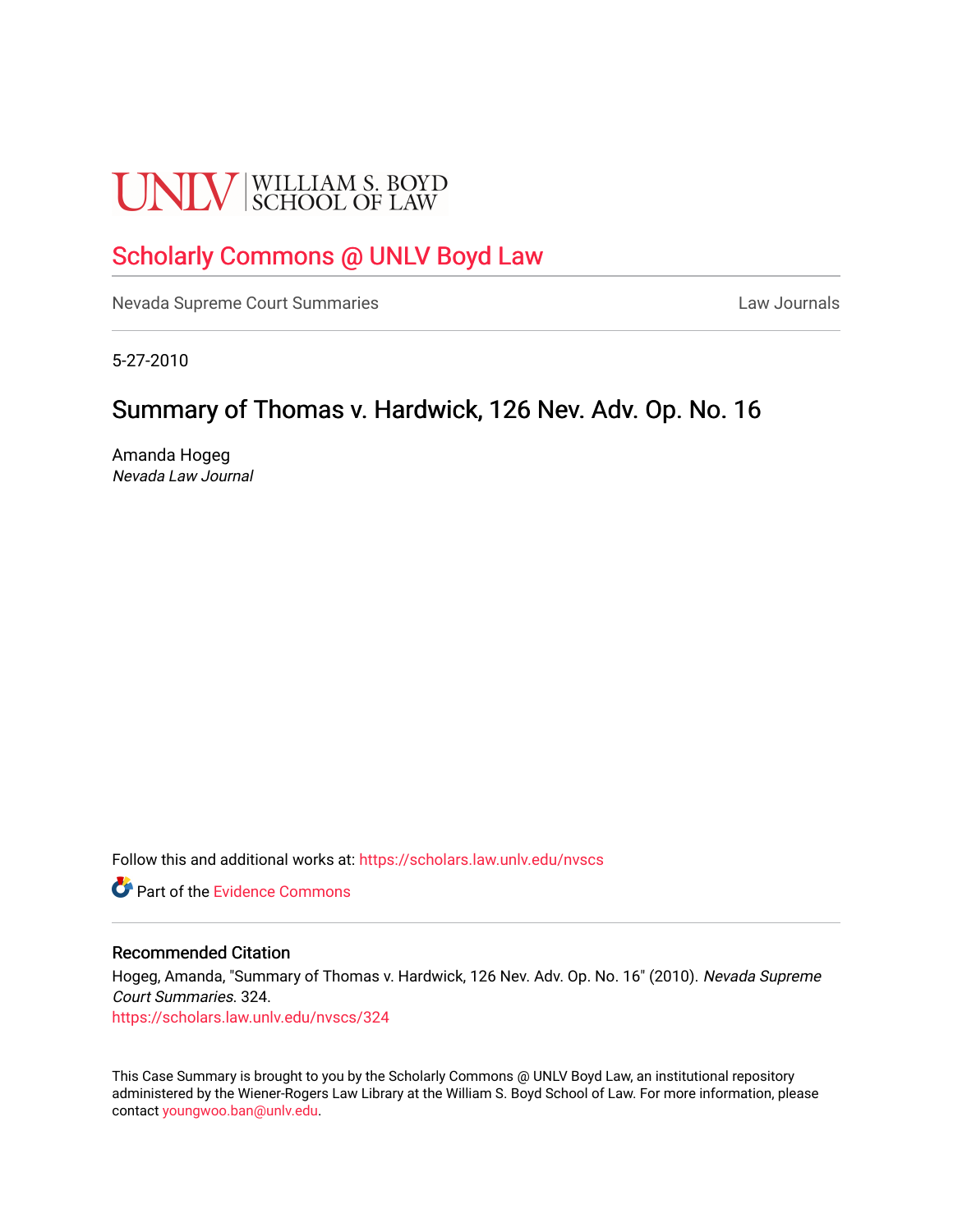*Thomas v. Hardwick***, [1](#page-1-0) 126 Nev. Adv. Op. No. 16 (May 27, 2010)**

## **EVIDENCE: VOIR DIRE, HABIT EVIDENCE, SANCTIONS FOR SPOILATION, & TESTIMONY CONCERNING RECALL BIAS**

## **Summary**

A multi-faceted appeal from jury verdict entered in favor of defense in wrongful death suit.

## **Disposition/Outcome**

The Supreme Court of Nevada affirmed the district court's ruling.

## **Facts and Procedural History**

On January 13, 2003, Jesse "Ray" Thomas ["Ray"] received emergency treatment at WMC after complaining of chest pains and sweatiness. Ray was never admitted to WMC. Two weeks later, Ray was stricken with a fatal heart attack. The testimony of the hospital workers and Ray's family differs drastically as to what happened during the hospital visit. Dr. Hardwick and the attending nurse both testified that Dr. Hardwick urged Jesse to remain in the hospital's care for observation and testing to rule out cardio vascular disease, but Jesse refused. However, Jesse never signed an AMA (Against Medical Advice) form, which Dr. Hardwick requested be signed.

Bobbie Thomas ("Thomas"), the wife of the deceased, testified that Dr. Hardwick told Ray that his preliminary tests results were good enough for him to go home. Another family member testified that Ray stated, with Dr. Hardwick present, that the doctor had told him he was lucky and could leave safely.

After hearing the conflicting testimony and evidence, the jury found no negligence on the part of Dr. Hardwick. The subject appeal followed.

## A. Voir Dire

Thomas filed a motion in limine for an order to exclude all references to Tort Reform or the "Keep our Doctors in Nevada" initiative. After opposing counsel filed statements of non-oppositon, Thomas filed a reply to request the exclusion of voir dire questioning from the order. The issue was discussed at subsequent pre trial conferences where the judge concluded that general questions about an individual's opinion of malpractice suits were appropriate. However, the judge never made a definitive written order. Rather, the judge instructed counsel to submit questions and/or request a sidebar at trial if something questionable needed to be asked. Nonetheless, Thomas's counsel never submitted any proposed voir dire questions about medical malpractice reform.

<span id="page-1-0"></span> $1$  By Amanda Hogeg.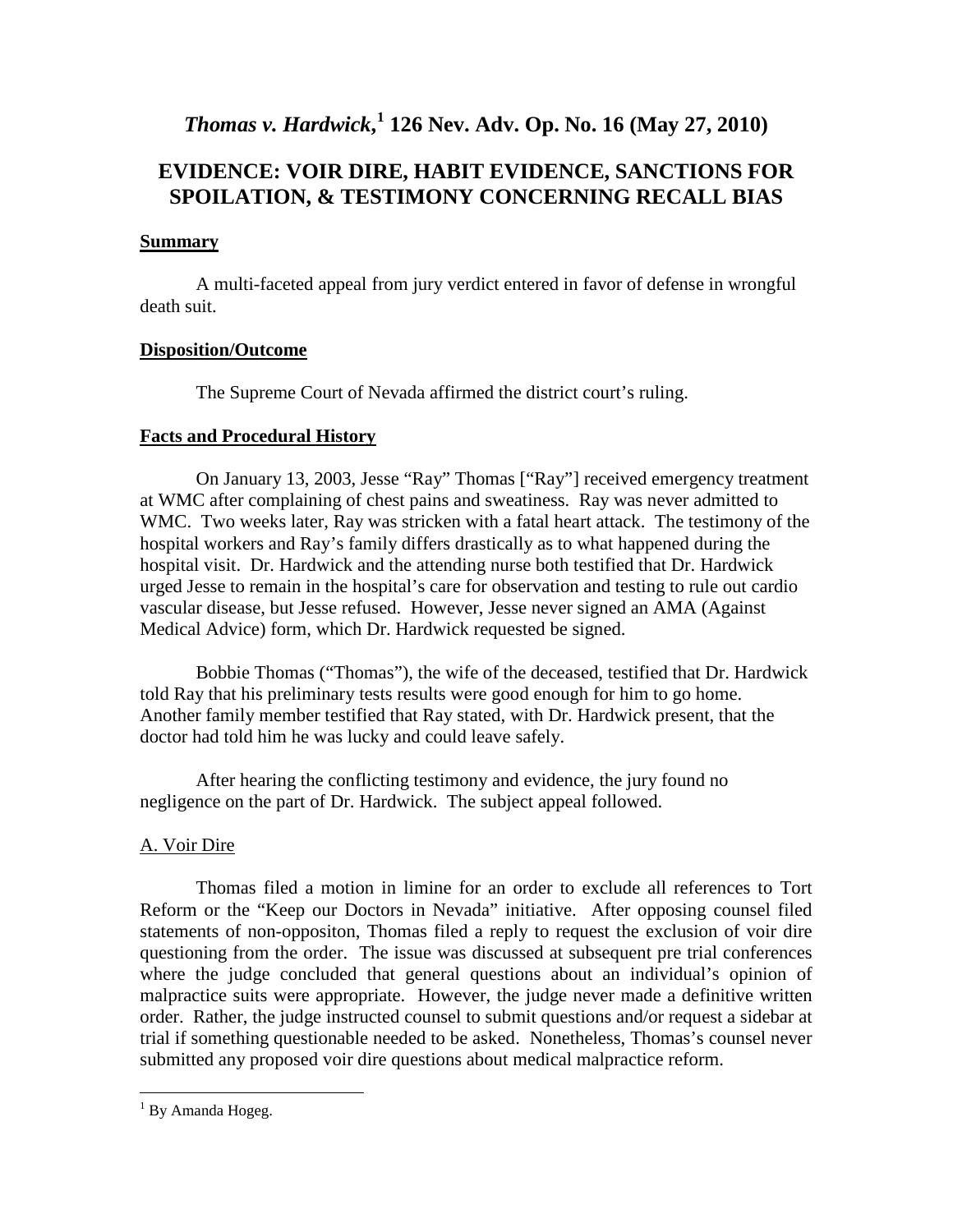Responsibility to assemble a record with voir dire transcripts rests on the Appellant and where unavailable will "hamstring" the court's review.<sup>[2](#page-2-0)</sup> Without a transcript, courts will presume that the venire included questions the court suggested, related questions proposed by opposing counsel and related follow-up.

While the right to voir dire is protected by statute, $3$  the scope of such will be within the discretion of the district court. $4$  Cases in other jurisdictions held that procedures similar to those instituted by the district court judge in this case, were appropriate. [5](#page-2-3) For example, in *Barrett v. Peterson*, the plaintiffs lodged specific advertisements highlighting tort reform and submitted eighty-two proposed voir dire questions, eleven of which asked specific questions about the ads.<sup>[6](#page-2-4)</sup> On appeal, after the trial court prohibited all questions even referencing "the concept of lawsuits against doctors," the Utah appellate court found this to be error.<sup>[7](#page-2-5)</sup> In contrast, the Idaho Supreme Court concluded, in *Kozlowski v. Rush*, questions concerning an individual's attitudes towards medical malpractice claims would have been proper had they been correctly documented.<sup>[8](#page-2-6)</sup> Similarly, the Pennsylvania Supreme Court found that when a transcript is unavailable, general questioning about sentiment towards medical malpractice was sufficient to fulfill the parties' request concerning the prospective jurors' sentiments about civil damages.<sup>[9](#page-2-7)</sup>

Here, there was no abuse of discretion because Thomas failed to offer any proof that the prospective jurors were exposed to the subject ads concerning tort reform, nor did Thomas take any action to submit questions of her own. As the court noted, a trial court's failure to ask specific questions regarding these ads, after counsel chose not to do so, is "hardly an abuse of discretion."<sup>[10](#page-2-8)</sup>

## B. Habit Evidence

Dr. Hardwick, who worked in WMC's emergency room since 1980, testified that while he does not remember the encounter with Ray, he routinely urges patients with chest pain and inconclusive test results, like Ray's to be admitted and that he routinely records these recommendations in hospital records, as was done in this case. In addition, the attending nurse testified that after twelve years of working with Dr. Hardwick, he "admits everyone" with symptoms such as Ray's. At trial, counsel for Thomas objected to the habit evidence. Thomas now claims that the evidence should not have been admitted under NRS 48.059(1), however, the Nevada Supreme Court found no error.

<span id="page-2-0"></span> <sup>2</sup> Cuzze v. Univ. & Cmty. Coll. Sys. of Nev., 123 Nev. 598, 603, 172 P.3d 131, 135 (2007); *see also* Riggins v. State, 107 Nev. 178, 182, 808 P.2d 535, 538 (1991) (reversed on other grounds in Riggins v.

<span id="page-2-3"></span>

<span id="page-2-2"></span><span id="page-2-1"></span><sup>&</sup>lt;sup>3</sup> See NEVADA REVISED STATUTES 16.030(6) (2007).<br>
<sup>4</sup> Johnson v. State, 122 Nev. 1344, 1354-55, 148 P.3d 767, 774 (2006).<br>
<sup>5</sup> The Nevada Supreme Court refused to adopt Maryland's approach as espoused in Landon v. Zorn, A.2d 142 (Md. 2005) and relied upon by the Appellants because of the differences between the use of voir dire in Maryland and Nevada.

<span id="page-2-4"></span> $^6$  868 P.2d 96, 97, 101 (Utah Ct. App. 1993).<br> $^7$  Id. at 96, 103.

<span id="page-2-7"></span><span id="page-2-6"></span><span id="page-2-5"></span><sup>&</sup>lt;sup>8</sup> 828 P.2d 854, 862-63 (Idaho 1992),<br><sup>9</sup> Wytiaz v. Deitrick, 954 A.2d 643, 647 (Pa. Super. Ct. 2008).<br><sup>10</sup> Chlopek v. Fed. Ins. Co. 499 F.3d 692, 702 (7th Cit. 2007).

<span id="page-2-8"></span>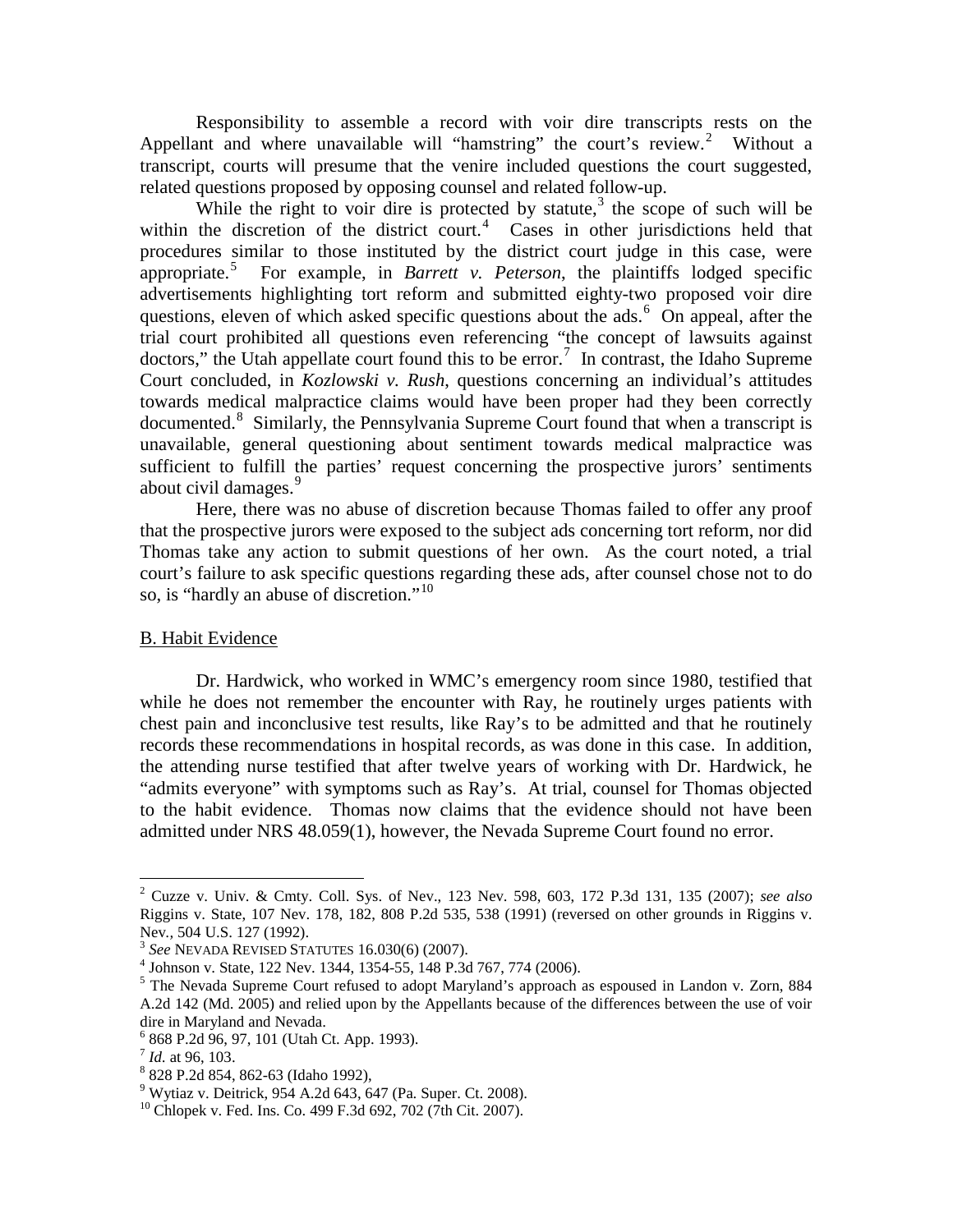In admitting habit evidence, there is a significant concern that such evidence will lead to a finding of propensity to act in conformity with character, which violates NRS 48.045, and possibly causes unfair prejudice to the opposing party.<sup>[11](#page-3-0)</sup> Thus, to admit "habit evidence, the proponent of such evidence must lay the proper foundation showing specific, recurring stimuli which produce the same specific response often and consistently enough to depict a habit."<sup>12</sup> Many jurisdictions allow evidence of a medical practitioner's routine to be admitted as relevant to what the individual did on a specific occasion. [13](#page-3-2) Moreover, trial courts are given considerable discretion in determining whether evidence may be admitted or relevant.<sup>[14](#page-3-3)</sup>

Here, Dr. Hardwick's notations concerning his consultation with Ray properly served as evidence of habit or routine and it was not an abuse of discretion to allow this into evidence, as it was relevant to the trial court's determination of negligence. Additionally, even though corroboration is no longer required under Nevada law, the attending nurse and the notes fully corroborated Dr. Hardwick's testimony. Thus, Dr. Hardwick's testimony indicating that it was his habit to counsel patients to stay overnight was relevant and admissible.

#### C. Sanctions for Lost Original Chart

A trial court's decision regarding whether or not to impose sanctions for spoliation or destruction of evidence rests within its discretion.<sup>[15](#page-3-4)</sup> In this case, Dr. Hardwick initially produced a copy of the original chart which Thomas never objected to until two weeks before an already continued trial. At that point, the chart had been scanned to an electronic file and the hard copy was presumably disposed of. Prior to Thomas' objection, the first copy had been authenticated on numerous occasions during depositions. The trial court ruled that Thomas could raise this issue at trial and that Thomas could question WMC's records custodian, but she could not use an adverse inference.

Similar to this case, in *Allen Pen. Co. v. Springfield Photo Mount Co*., one party requested a preclusion order or an adverse inference instruction because of the opposing party's destruction of its evidence.<sup>[16](#page-3-5)</sup> Rather than immediately requesting the original documents, the sanctions proponent did not raise the issue until right before trial*.* In relying on public policy, the First Circuit concluded that a parties failure to seek lesser remedies at an earlier point in time is grounds to bar more severe sanctions requested on the eve of trial. $17$ 

It was not an abuse of discretion to limit the sanctions in this case because the original chart was copied early on in discovery, all parties accepted the authenticity of this copy, and Thomas failed to demonstrate that the copy was not the exact duplicate of the original. In fact, Thomas was given the opportunity to pursue the issue of whether

<span id="page-3-2"></span>

<span id="page-3-1"></span><span id="page-3-0"></span><sup>&</sup>lt;sup>11</sup> Simplex, Inc. v. Diversified Energy Sys., Inc., 847 F.2d 1290, 1293 (7th Cir. 1988).<br><sup>12</sup> 1 <u>McCormick on Evidence</u> § 195 at 784 (6th ed. 2006).<br><sup>13</sup> Aikman v. Kanda, 975 A.2d 152, 164 (D.C. 2009).<br><sup>14</sup> Atkins v. Sta

<span id="page-3-6"></span>

<span id="page-3-5"></span><span id="page-3-4"></span><span id="page-3-3"></span><sup>&</sup>lt;sup>15</sup> Bass-Davis v. Davis, 122 Nev. 442, 447, 134, P.3d 103, 106 (2006).<br><sup>16</sup> 653 F.2d 17, 23 (1st Cir. 1981),<br><sup>17</sup> *Id.; see also* JOM, Inc. v. Adell Plastics, Inc., 193 F.3d 47, 49-50 (1st Cir. 1999).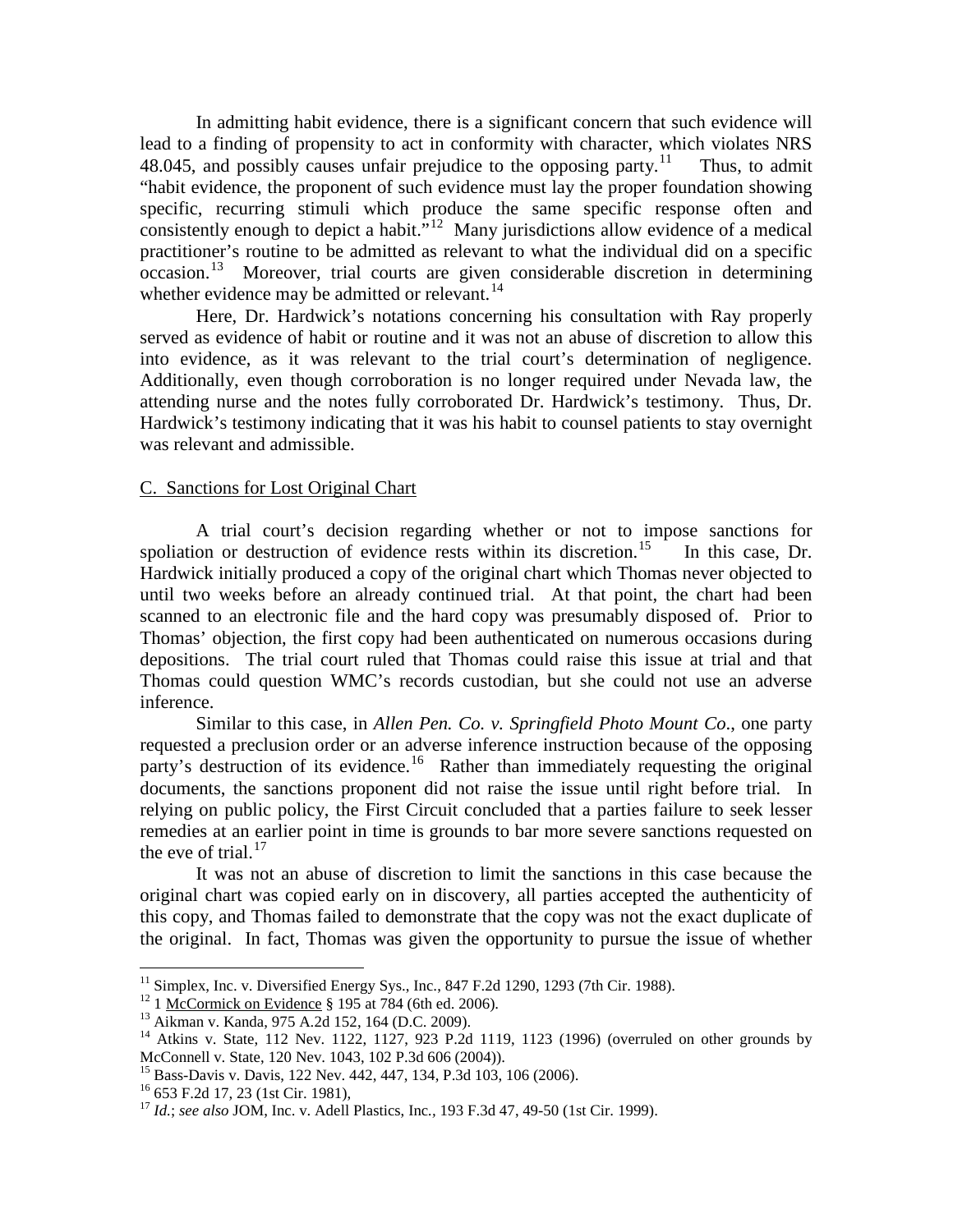any information was falsified, yet Thomas rejected that option. Thus, the district court's rulings on sanctions was proper as to WMC's negligent loss of the original chart.

## D. Expert Testimony/ Recall Bias

Thomas objected to Dr. Panacek's testimony concerning recall bias, however, the Court rejected this proposition for two reasons. First, Thomas failed to argue this at trial. Second, even if the trial court erred, Dr. Panacek's testimony did not rise to the level requiring reversal.

Recall bias refers to a tendency, when confronted with an unusual event, "to recall with greater frequency or clarity events which may explain the outcome."<sup>[18](#page-4-0)</sup> Testimony about recall bias has only been used in the epidemiological context and never in discussing individual witness credibility as it likely invades the province of the jury.<sup>[19](#page-4-1)</sup>

Although Thomas's omnibus motion in limine contained an objection to Dr. Panacek's testimony, counselnever reaffirmed the objection at trial, which is required by the contemporaneous objection rule.<sup>[20](#page-4-2)</sup> In fact, Thomas allowed Dr. Panacek to testify for five pages at trial until opposing counsel asked whether recall bias existed in the particular case. After Thomas admitted to the judge that the general recall bias questioning was *not objectionable*, the judge ruled in favor of Thomas as to the specific questions about the case.

NRS 47.040(1)(a) requires that in order for a party to preserve an issue for appeal, the party must timely object "stating the specific ground of objection."<sup>[21](#page-4-3)</sup> This rule is applicable even when a party raises an objection to certain evidence but not to other related evidence that, as confirmed by the record, was a deliberate choice to leave out.<sup>[22](#page-4-4)</sup> While there is not much of a difference between general questions about recall bias and case-specific questions, Thomas failed to object to the latter, and is thus barred from raising this argument. As such, because an error in allowing general testimony to be admitted cannot amount to a plain error, the court's decision will not be affected.<sup>[23](#page-4-5)</sup>

<span id="page-4-0"></span><sup>&</sup>lt;sup>18</sup> Hendrix v. Evenflo Co., Inc., 255 F.R.D. 568, 601 n.62 (N.D. Fla. 2009).<br><sup>19</sup> Nichols v. Amer. Nat'l Ins. Co., 154 F.3d 875, 882-83 (8th Cir. 1998).

<span id="page-4-2"></span><span id="page-4-1"></span><sup>&</sup>lt;sup>20</sup> See Richmond v. State, 118 Nev. 924, 929-32, 59 P.3d 1249, 1252-54 (2002); NEVADA REVISED STATUTES 47.040(1) (2007).

<span id="page-4-4"></span><span id="page-4-3"></span><sup>&</sup>lt;sup>21</sup> Pantano v. State, 122 Nev. 782, 795 n.28, 138 P.3d 477, 486 n.28 (2006).<br><sup>22</sup> 1 Stephen A. Saltzburg, Michael M. Martin & Daniel J. Capra, Federal Rules of Evidence Manual § 103.02[9], at 103-18 (9th ed. 2006).

<span id="page-4-5"></span><sup>&</sup>lt;sup>23</sup> See Lioce v. Cohen, 124 Nev. 1, 16, 174 P.3d 970, 980 (2008); NRS 47.040(2); see also United States v. Yu-Leung, 51 F.3d 1116, 1121-22 (2d Cir. 1995) (a decision not to raise an objection for strategic reasons amounts to waiver, not merely forfeiture, and is not reviewable even for plain error) (discussing *United*  States v. Olano, 507 U.S. 725 (1993))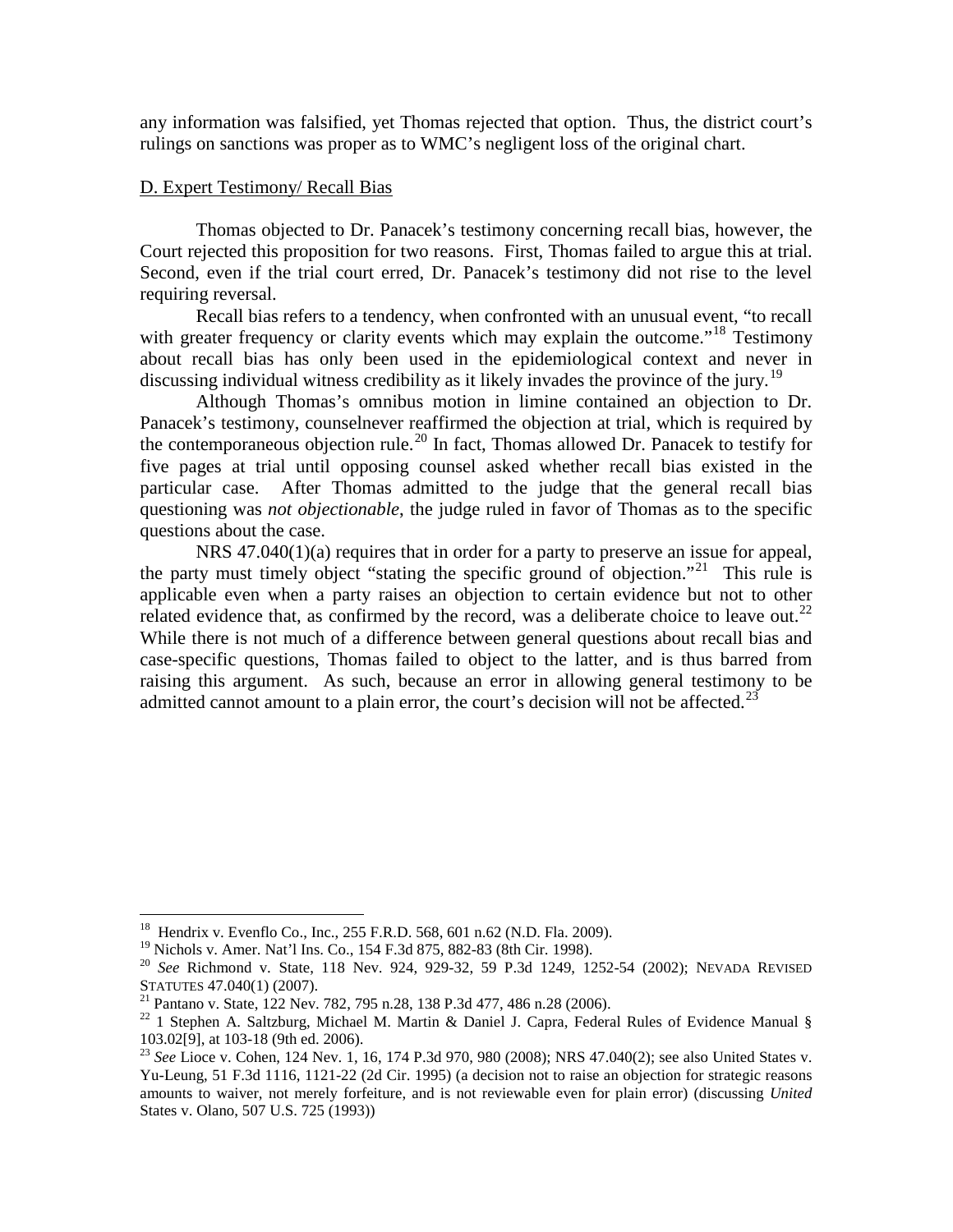## **Cherry, J., concurring in part and dissenting in part:**

## A. Expert Testimony/ Recall Bias

Justice Cherry disagreed with the majority's decision regarding recall bias because of Thomas's multiple objections and the critical nature of the testimony.

Justice Cherry reasoned that Thomas objected on at least four occasions. First, the motion in limine specifically addressed the recall bias issue, and thus was a sufficient objection. Thereafter, Thomas objected at the pretrial conference, where the court deferred ruling until trial. Again, Thomas objected a trial before Dr. Panacek was called, explicitly referring to the recall bias testimony to the judge. The judge deferred ruling until her heard the testimony, and once the testimony became case specific, Thomas objected for the fourth time. Finally, during a colloquy based on the fourth objection, Thomas objected again stating that "only plaintiffs have any recall in this case[, e]ven the general information is prejudicial [and] without probative value."

At the very least, Thomas' third objection constituted the necessary contemporaneous objection to have preserved the issue for appeal. Based on these facts and the fact that repeated objections often alienate the juryit was unclear what Thomas should have done.In fact, Thomas's predicament was difficult enough that even the district court believed the issue had been preserved for appeal.

Accordingly, Justce Cherry concluded that the district court erred in allowing recall bias testimony and this error was not harmless as a different result reasonably might have been reached. Such is the case particularly when liability turns on a single question of witness credibility, where, as here, an expert on recall bias could effectively have changed the entire course of trial. Because the district court abused its discretion in allowing this testimony to go forward, Justice Cherry dissented and would have reversed and remanded for a new trial free of any reference to recall bias.

## **Conclusion**

In summation, the Nevada Supreme Court rejected all of the movant's bases for appeal. In doing so, the Court held that the district court did not abuse its discretion in prohibiting specific questioning about medical malpractice tort reform when the proponent of such questioning failed to submit any proposed questions and did not properly document voir dire in its appeal. In addition, it was not an abuse of discretion to admit evidence of a medical practitioner's routine in recording his consultations with patients and the typical advice given in common circumstances. Thirdly, severe sanctions for spoliation of evidence is not necessary when the adverse party fails to raise the issue of authenticity until trial is nearing and when the adverse party is unable to point to any proof of falsification. Finally, in order to preserve an issue for appeal, the party must object at trial, and not merely in a motion. If the objection relates to a different, but related, evidentiary matter it will not preserve the related issue.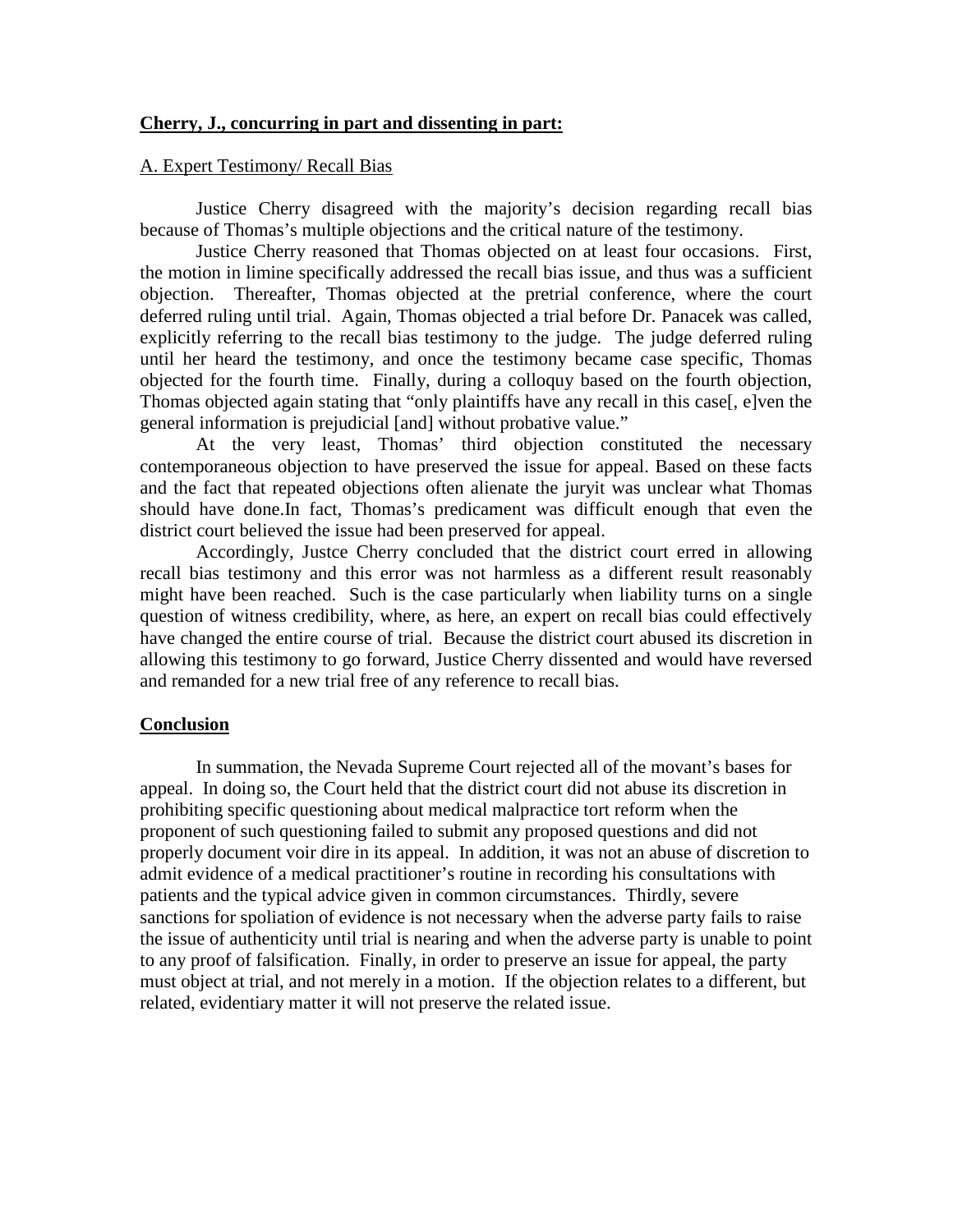Cite as: Thomas v. Hardwick

126 Nev. Adv. Op. No. 16

May 27, 2010

## IN THE SUPREME COURT OF THE STATE OF NEVADA

No. 48329

## BOBBIE THOMAS, INDIVIDUALLY AND AS SPECIAL ADMINISTRATOR OF THE ESTATE OF JESSE RAY THOMAS; AND BRANDI LIN THOMAS,

Appellants,

vs.

## WAYNE HARDWICK, M.D.; NORTHERN NEVADA EMERGENCY ROOM PHYSICIANS; AND WASHOE MEDICAL CENTER,

Respondents.

 Appeal from a district court judgment on a jury verdict in a wrongful death action. Second Judicial District Court, Washoe County; Janet J. Berry, Judge.

Affirmed.

CHERRY, J., dissented in part.

Osborne, Ohlson & Hall, Chtd., and Ann O. Hall and John Ohlson, Reno, for Appellants.

Lemons Grundy & Eisenberg and Alice Campos Mercado, Reno, for Respondents Hardwick and Northern Nevada Emergency Room Physicians.

Piscevich & Fenner and Margo Piscevich, Reno, for Respondent Washoe Medical Center.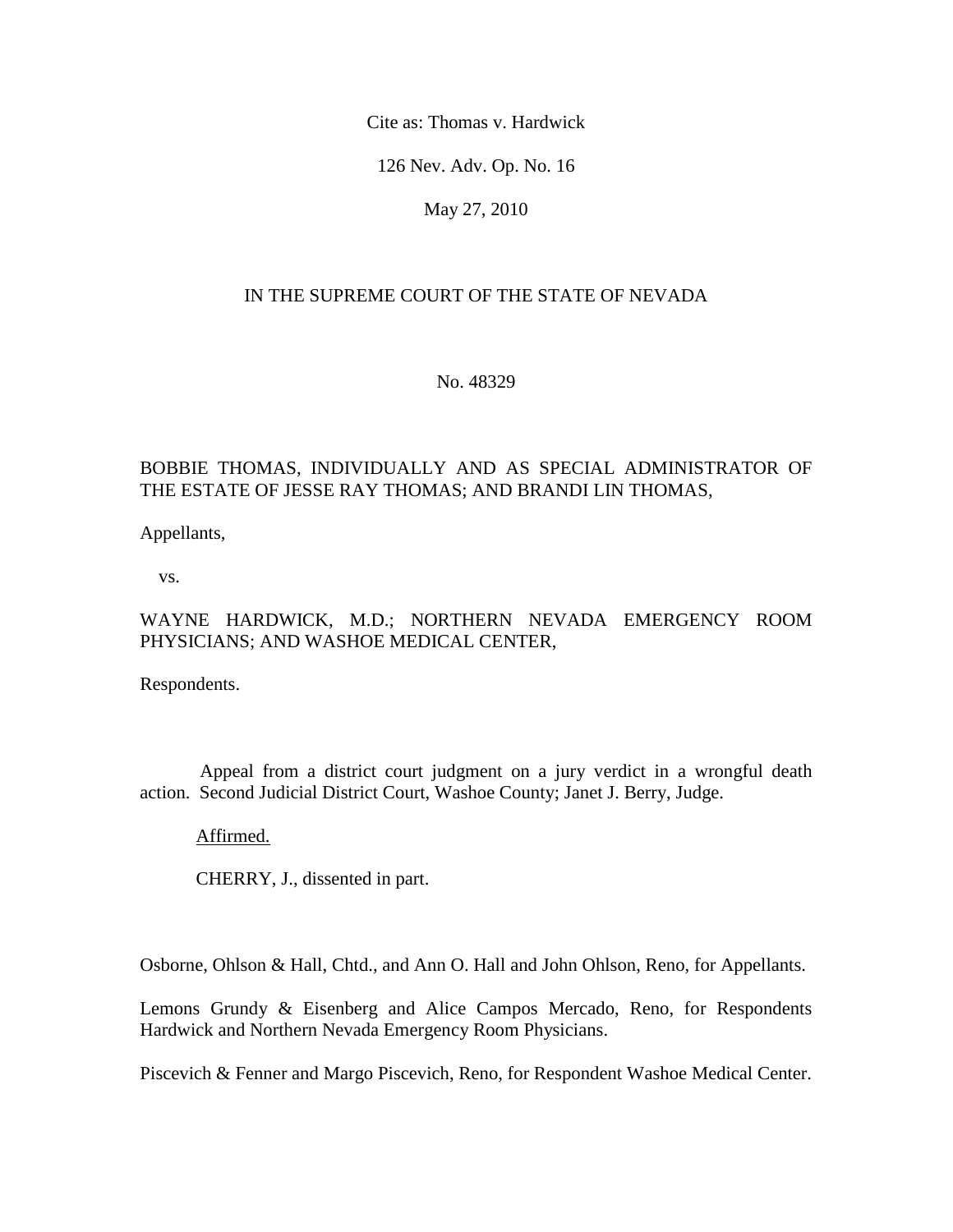Burris, Thomas & Springberg and Andrew Thomas, Las Vegas, for Amicus Curiae Nevada Justice Association.

#### BEFORE THE COURT EN BANC.

#### **OPINION**

By the Court, PICKERING, J.:

 Bobbie Thomas appeals from a judgment entered on a defense verdict in her wrongful death suit against Dr. Wayne Hardwick, his practice group, and Washoe Medical Center. Her suit alleges that medical malpractice led to her husband's preventable heart attack and death two weeks after Dr. Hardwick saw him for chest pain complaints in WMC's emergency room. On appeal, Thomas asserts that errors by the trial court in managing voir dire, admitting certain evidence, and not imposing meaningful sanctions on WMC for its negligent loss of evidence deprived her of a fair trial. Separately, she appeals the trial court's dismissal on statute-of-limitations grounds of the amended complaint by which her daughter, Brandi, sought to join the suit as an additional named plaintiff.

 Not all the errors claimed are properly before this court. Those that are permit reversal and a new trial only if an abuse of discretion affecting substantial rights is shown. Because that showing has not been made, we affirm.

I.

 Jesse "Ray" Thomas had undetected, advanced-stage coronary artery disease. On January 13, 2003, two weeks before his fatal heart attack, he went to WMC's emergency room, complaining of chest pains and sweatiness. The electrocardiogram and troponin tests Dr. Hardwick ran ruled out recent heart attack but not cardiovascular disease as the cause of his symptoms. The core question at trial was what Dr. Hardwick told Mr. Thomas when he saw him in the emergency room on January 13. Did Ray Thomas leave the hospital that day against medical advice, as respondents WMC and Dr. Hardwick maintain? Or was Ray Thomas told he was "fit as a fiddle" and could safely leave, as appellant Bobbie Thomas maintains?

 The evidence at trial was that Ray Thomas's heart disease may have been treatable if it had been diagnosed earlier. The tests run in the emergency room did not rule out cardiovascular disease, which Mr. Thomas's chest pains and other symptoms suggested he might have. The standard of care required Dr. Hardwick to counsel Mr.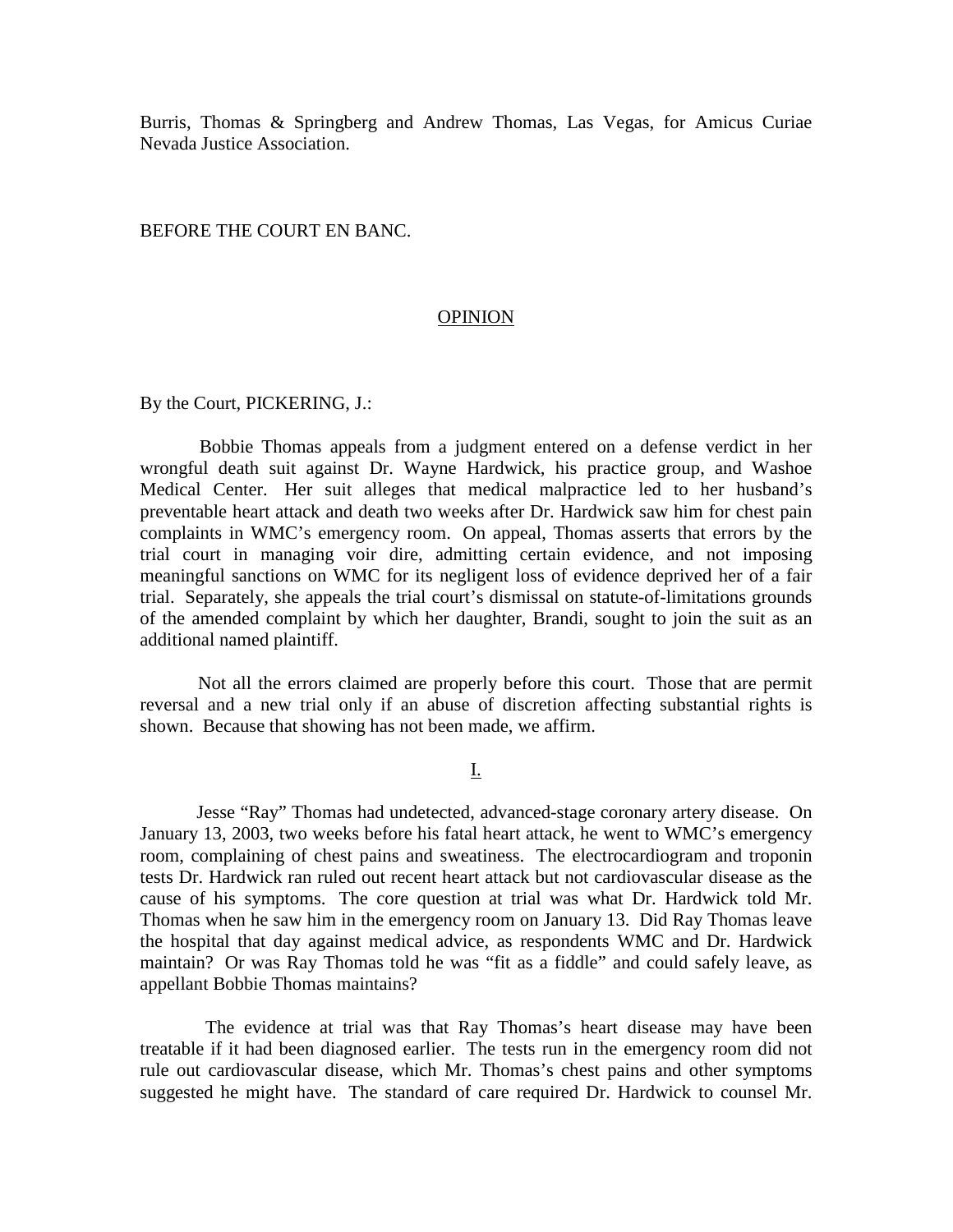Thomas to agree to be admitted to the hospital for observation and testing, especially since Mr. Thomas's history disclosed he had no regular primary care physician.

 A copy of Mr. Thomas's hospital chart was authenticated in discovery and used at trial.[1] The chart reflects that he left the emergency room on January 13, 2003, against medical advice or "AMA." It contains an order by Dr. Hardwick directing hospital staff to ask Mr. Thomas to sign an AMA release, but no signed release was ever produced. Dr. Hardwick sees thousands of patients each year and could not recall Mr. Thomas specifically. Based on his dictated chart notes and customary practice in treating chest pain patients, Dr. Hardwick testified that he urged Mr. Thomas to be admitted for observation and testing but he refused. An attending nurse gave similar testimony about her handwritten chart notes, which said the patient was "refusing to be admitted. M.D. aware."

 Bobbie Thomas disputed this evidence. She testified that she came to the emergency room with her husband and sat in on his conversations with Dr. Hardwick. She remembered Dr. Hardwick saying that, while he normally urged chest pain patients to be admitted, her husband's preliminary test results were good enough for him to go home, so long as he followed up promptly with a private physician. A family member arrived as the Thomases were preparing to leave. He recalled Ray Thomas saying, within earshot of Dr. Hardwick, who said nothing, that the doctor had told him he was lucky and could safely leave.

 Mr. Thomas's symptoms subsided before he left the emergency room. Hospital staff gave the Thomases papers suggesting he follow up with a personal physician and return to the emergency room immediately if his chest pains recurred or he experienced unusual sweating or problems breathing. One form warned that chest pain could indicate a life-threatening condition; another provided names and addresses of follow-up health care options. A fellow worker testified that Mr. Thomas complained about not feeling well the day before his fatal heart attack. However, Mr. Thomas did not seek further medical care after leaving the emergency room beyond calling several physicians' offices to ask about possible care.

 Trial lasted five days. The parties presented a number of witnesses, including experts. After deliberating for less than two hours, the jury returned a unanimous verdict finding no negligence.

## II.

#### A. Voir dire

 Thomas's first assignment of error concerns voir dire about tort reform. The ruling Thomas complains about originated in an omnibus motion in limine that Thomas herself filed. In it, Thomas moved for an order prohibiting "[a]ny and all reference, mention or citation to Tort Reform or 'Keep our Doctors in Nevada'" on the grounds these "are highly politicized topics . . . which do not have any bearing upon the ultimate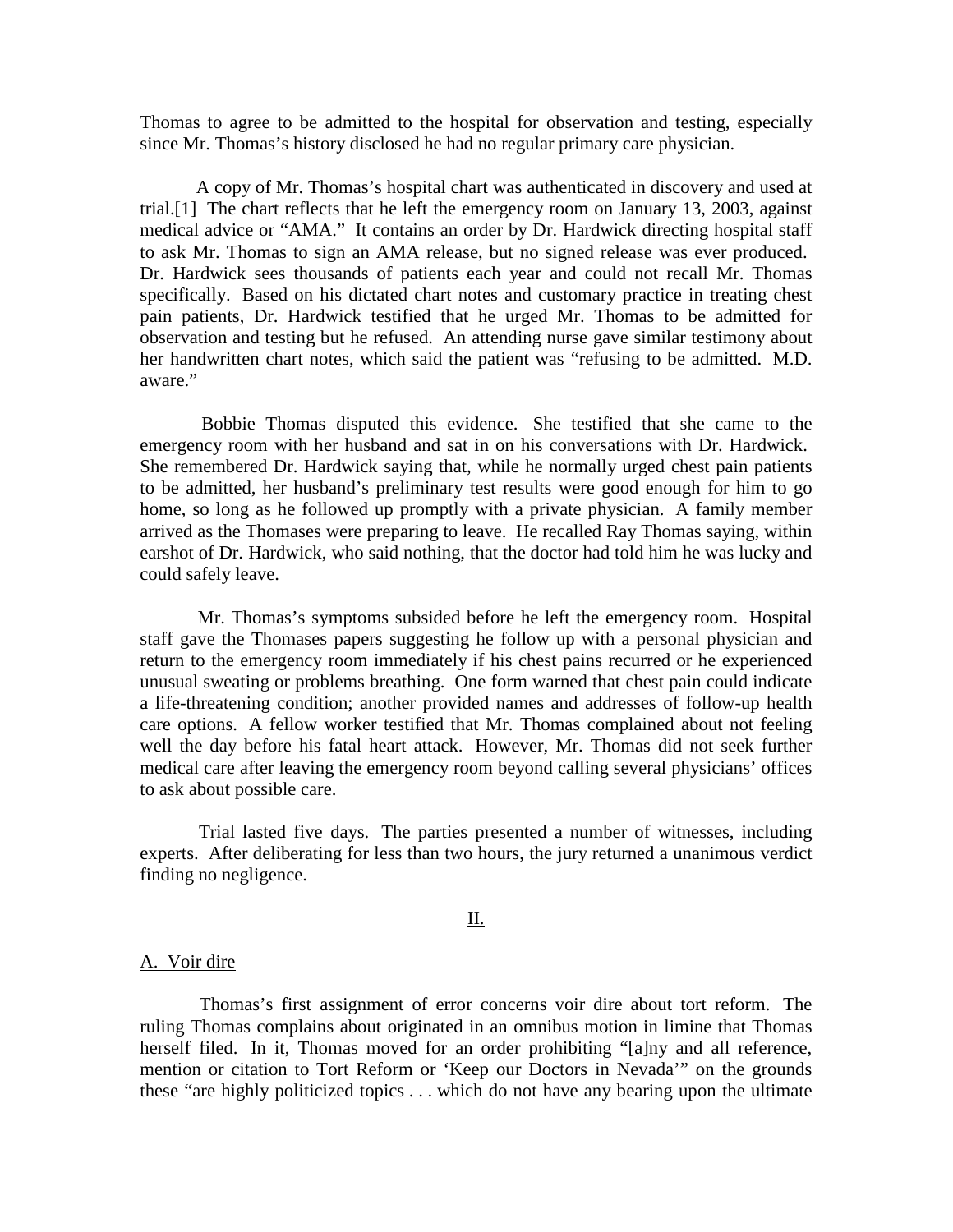issues in this trial."[2] Both WMC and Dr. Hardwick filed statements of nonopposition, agreeing with Thomas. Correcting her motion, Thomas filed a short reply asking to carve voir dire out of her proposed order in limine regarding tort reform.[3]

 The issue came up briefly at the first of two pretrial conferences. At the conference, WMC offered the view that, "If [Thomas's lawyers] want to ask [prospective jurors] generally, do you have a problem in a malpractice case, do you believe that people can legitimately bring a malpractice case[ ], . . . I don't have a problem with it." But, WMC argued, "it's totally inappropriate to ask somebody how they voted on a referendum, and what they thought about the Keep our Doctors in Nevada referendum."[4] The district court partially agreed, cautioning the lawyers that it did not "want references to voting, to tort reform, [or] to Keep our Doctors in Nevada" in general voir dire. However, this was neither the blanket prohibition nor definitive ruling Thomas makes it out to be. The district court urged the lawyers instead to

... [g]et it closer to the facts of this case. Do you have any strong feelings one way or the other about people who sue their doctor or their hospital and the claim that the doctor and the hospital caused them injury, the damage[?] Anybody who, for whatever reason in their life would not be able to be fair and impartial and listen to all the testimony[?] Those types of questions are fine.

By prior order, the district court had deferred final ruling on voir dire about medical malpractice reform "until filing of pre-trial statements and proposed voir dire questions." She reiterated that her final ruling would depend on the specific voir dire questions the lawyers proposed in their written pretrial statements:

. . . if there's some questions that you feel are important to the fact pattern, if you put them in your pretrial statement . . . I will read those, and then we can talk about them or modify them as the Court might deem necessary.

The judge also invited sidebars at trial: "[I]f something comes up in jury selection, and any of you feel that there's a burning question that has to be asked that's a little bit broader, a little more political, ask for a sidebar, and we can talk about it."

 This is all there is in the record on voir dire. No final written order was entered, the voir dire wasn't transcribed, and the appendix does not include the pretrial statements or any proposed written voir dire. The record contains no copies of advertisements or literature about medical malpractice tort reform, to which the venire might have been exposed, or proof of when and to what extent such literature was disseminated. At oral argument, Thomas's counsel acknowledged that she did not prepare and submit any proposed voir dire questions concerning medical malpractice reform, despite the district court's request for them.

 Appellant has the responsibility to order the transcripts and assemble the record needed to decide the issues raised on appeal. Cuzze v. Univ. & Cmty. Coll. Sys. of Nev., 123 Nev. 598, 603, 172 P.3d 131, 135 (2007) (citing NRAP 30(b)(3)). Not having voir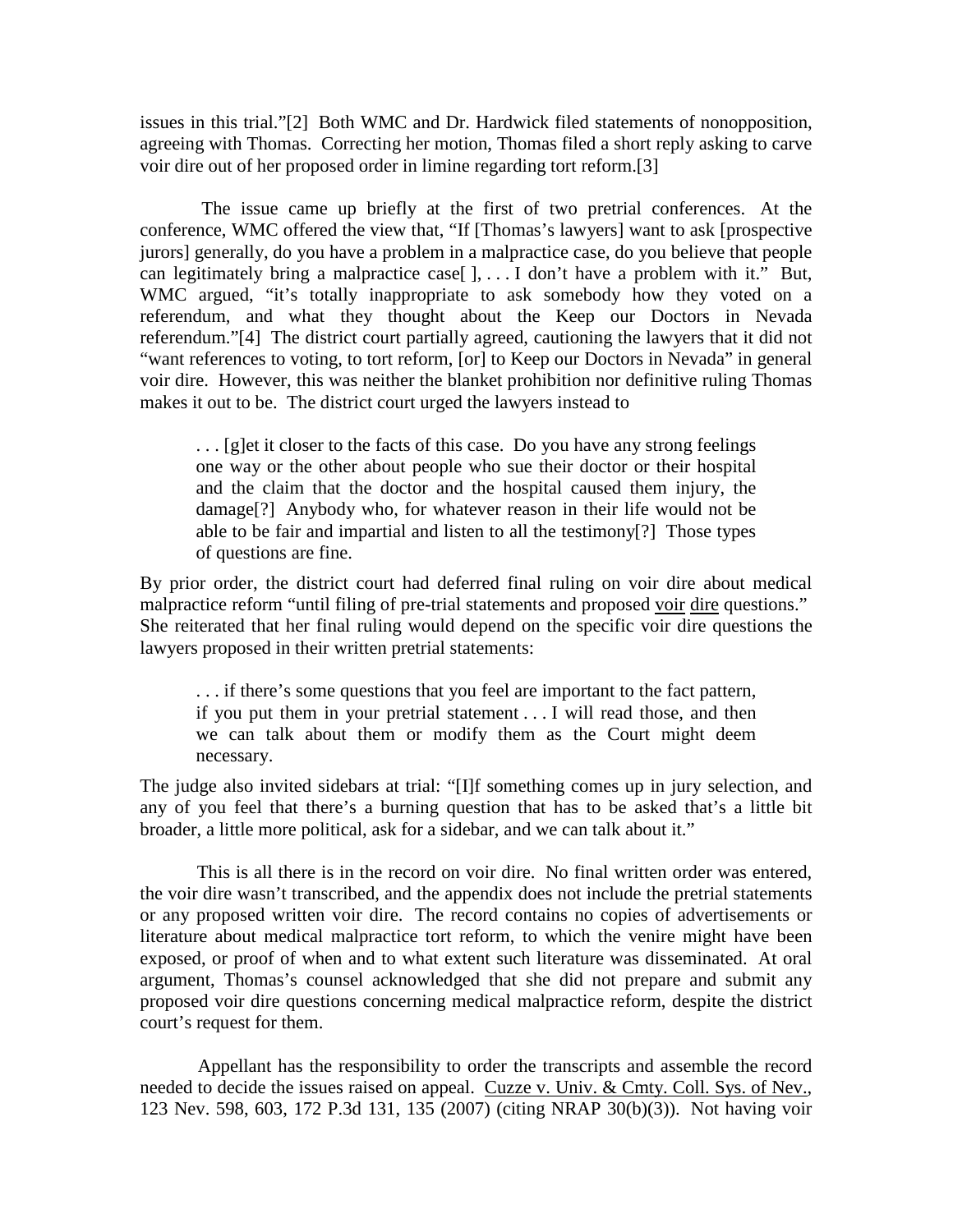dire transcripts hamstrings our review. See Riggins v. State, 107 Nev. 178, 182, 808 P.2d 535, 538 (1991), reversed on other grounds Riggins v. Nevada, 504 U.S. 127 (1992) (declining to review an order refusing sequestered voir dire when the relevant transcripts were not ordered; if "the record on appeal . . . [does not] contain[] the material to which [the objecting party takes] exception  $\dots$ , the missing portions  $\dots$  are presumed to support the district court's decision"). Adhering to Riggins, we presume that the venire was asked the question the district court suggested ("Do you have any strong feelings one way or the other about people who sue their doctor or their hospital and the claim that the doctor and the hospital caused them injury?"), the related questions defense counsel suggested ("[D]o you have a problem in a malpractice case?"; "[D]o you believe that people can legitimately bring a malpractice case[ ]?"), and all appropriate follow-up.

 In Nevada, the right to attorney voir dire is secured by statute. NRS 16.030(6), discussed in Whitlock v. Salmon, 104 Nev. 24, 752 P.2d 210 (1988). The scope of voir dire nonetheless "rests within the sound discretion of the district court, whose decision will be given considerable deference by this court." Johnson v. State, 122 Nev. 1344, 1354-55, 148 P.3d 767, 774 (2006). Cases elsewhere have taken varying positions on whether, to what extent, and when voir dire on tort reform and/or "the insurance crisis" is proper. See Richard L. Ruth, Annotation, Propriety of Inquiry on Voir Dire as to Juror's Attitude Toward, or Acquaintance With, Literature Dealing With, Amount of Damage Awards, 63 A.L.R. 5th 285 § 8 (1998 & Supp. 2010). The Utah, Idaho, and Pennsylvania cases on which Thomas relies do not license unlimited voir dire on medical malpractice reform, however. On the contrary, they support the parameters the district court set in this case—asking for specific questions to be submitted and justified, offering individual or even sequestered voir dire, and asking that the parties first explore jurors' general views on people who sue hospitals or doctors rather than framing the issue initially in political terms. These are all measures Thomas's cases permit, even encourage.[5]

 Consider Barrett v. Peterson, 868 P.2d 96 (Utah Ct. App. 1993), for example. There, the plaintiffs lodged specific advertisements disseminated recently in the trial venue touting "tort-reform" and submitted 82 specific proposed voir dire questions, 11 of which were designed to elicit whether the venire had seen the ads and if so, what their feelings about them were. Id. at 97, 101. The trial court refused to permit these questions or, indeed, to allow the parties to even "verbalize the concept of lawsuits against doctors prompting discernible emotions." Id. at 103. This complete ban, the Utah court of appeals properly held, was error. Id. at 96.

 In Kozlowski v. Rush, 828 P.2d 854 (Idaho 1992), by contrast, the plaintiffs failed to make a record that the jury venire likely had been exposed to assertedly widespread, current, but undocumented advertisements about a "medical malpractice crisis." Id. at 862-63. Had such exposure been documented, questions concerning individual juror's attitudes could have been appropriate. Id.[6] Since reversal was ordered for unrelated reasons, the court told the plaintiff to lay a proper foundation if she wished to explore attitudes toward malpractice reform on retrial. Id.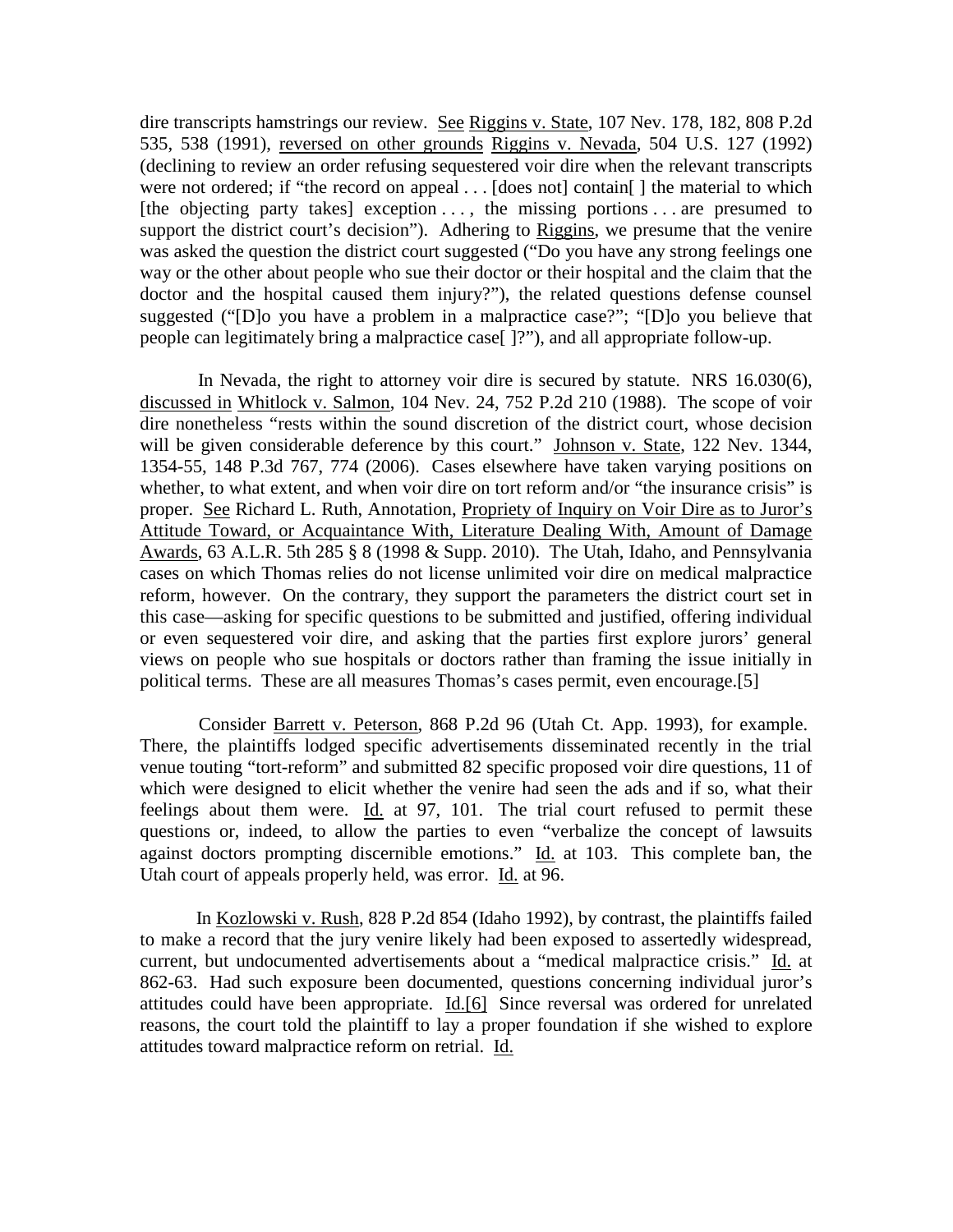And the Pennsylvania case of Capoferri v. CHOP, 893 A.2d 133 (Pa. Super. Ct. 2006), was clarified in Wytiaz v. Deitrick, 954 A.2d 643 (Pa. Super. Ct. 2008). There, as here, the voir dire transcript was not available, but the record suggested that the trial judge planned to ask the venire for its opinions on civil damage suits and people who sue or are sued in medical malpractice cases. Deitrick, 954 A.2d at 647. Given that the potential jurors were asked "whether they had any specific beliefs about medical malpractice lawsuits or the parties involved in such litigation," id. at 648, the appellants' complaint that they didn't get the specific phraseology they wanted failed. Also significant in Wytiaz: the appellants "do not assert that they were prevented from questioning further any potential juror who answered one or more of the standard voir dire questions in a manner which might prompt additional inquiry." Id.

 Based on the actual record, as distinguished from the parties' speculative characterizations of it, we find no abuse of discretion. Presumably, the district judge asked the venire the questions she said she planned to ask about "people who sue their doctor or their hospital and the claim that the doctor and the hospital caused them injury." Since Thomas did not submit any specific voir dire questions or have voir dire transcribed, we have no way of knowing whether the district court would have allowed the related question of whether the venire had been exposed to media on the subject of "people who sue their doctor or their hospital," assuming an adequate predicate was laid. See supra note 6. On this record, we assume the court did. What is presented, then, is a challenge to the district court's "failure to formulate more detailed questions on its own," after counsel declined—"hardly an abuse of discretion." Chlopek v. Federal Ins. Co., 499 F.3d 692, 702 (7th Cir. 2007).

#### B. Habit evidence

 Dr. Hardwick testified that he has worked in WMC's emergency room since 1980, through which approximately 70,000 patients pass each year. This works out to 200 patients a day of which, on average, one patient a day presents with chest pain complaints. While Dr. Hardwick did not remember seeing Ray Thomas on January 13, 2003, his hospital chart was in evidence. Dr. Hardwick testified to what the chart recorded, including his dictated notes stating that he urged Mr. Thomas to be admitted for further tests but Mr. Thomas refused. Over objection, Dr. Hardwick testified that he routinely urges patients with chest pain complaints and inconclusive test results like Mr. Thomas's to be admitted and that he routinely records this advice in dictation, as he did here. The attending emergency room nurse gave similar testimony about her handwritten chart notes. She testified without separate objection that in the 12 years she had worked with Dr. Hardwick in the emergency room, he "admits everyone" who presents with symptoms like Mr. Thomas's.

 Thomas challenges the district court's admission of this evidence, citing NRS 48.059(1), but does not cogently establish error. NRS 48.059(1) provides that

[e]vidence of the habit of a person or the routine practice of an organization, whether corroborated or not and regardless of the presence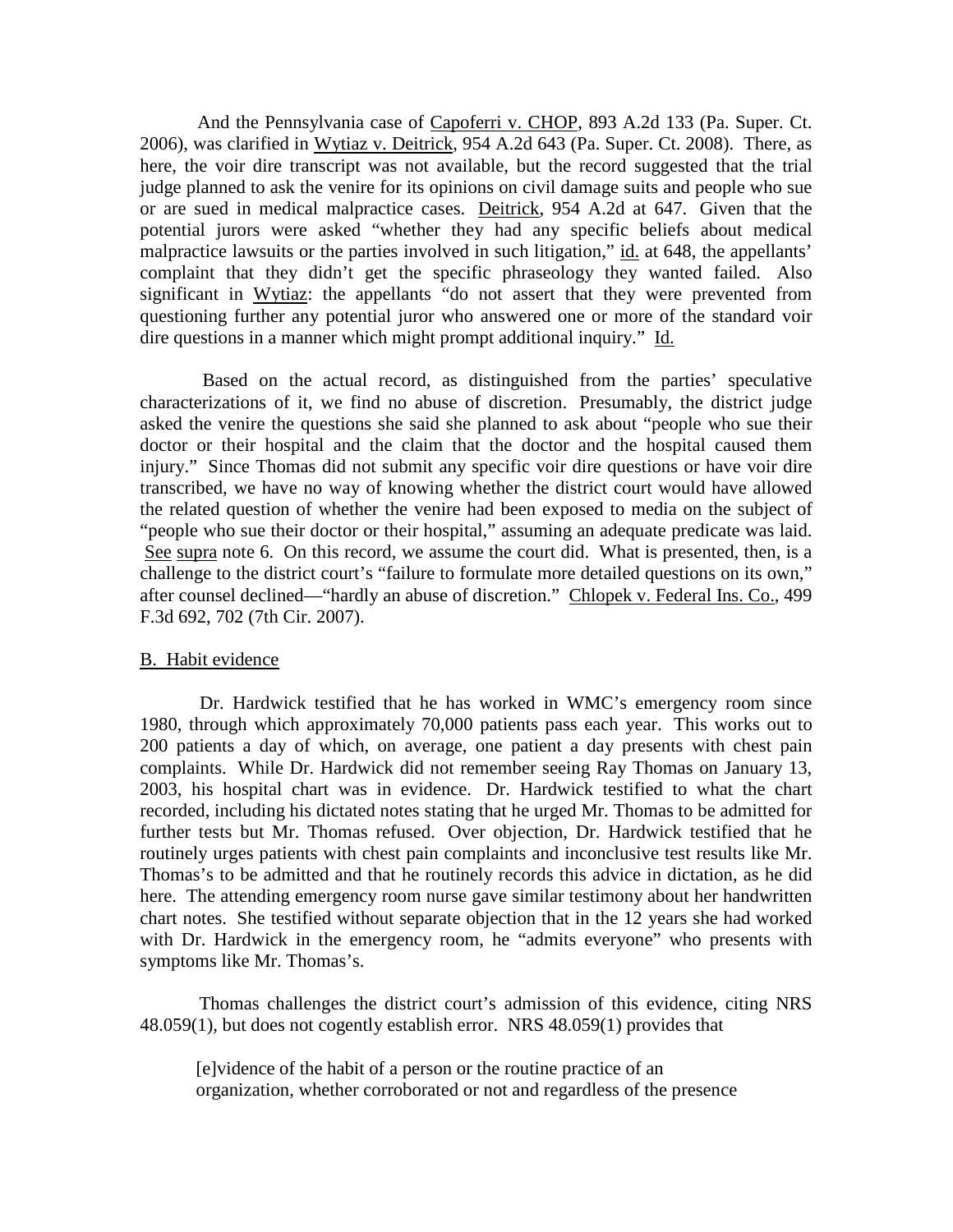of eyewitnesses, is relevant to prove that the conduct of the person or organization on a particular occasion was in conformity with the habit or routine practice.[7]

Like many courts, "[w]e are cautious in permitting the admission of habit or pattern-ofconduct evidence under [NRS 48.059 or its federal analogue] Rule 406 because it necessarily engenders the very real possibility that such evidence will be used to establish a party's propensity to act in conformity with its general character," in violation of NRS 48.045, and may involve "collateral inquiries [that] threaten the orderly conduct of trial while potentially coloring the central inquiry and unfairly prejudicing the party against whom they are directed." Simplex, Inc. v. Diversified Energy Systems, Inc., 847 F.2d 1290, 1293 (7th Cir. 1988). Nonetheless, NRS 48.059(1) deems evidence of habit or routine relevant and admissible to prove an act in conformity with the habit or routine, provided an adequate foundation is laid. For a general discussion of the different legislative approaches to habit evidence see 1 McCormick on Evidence § 195 (6th ed. 2006). The foundation requires that specific, recurring stimuli have produced the same specific response often and invariably enough to qualify as habit or routine. Id. § 195, at 784.

 "Courts in many jurisdictions have allowed evidence of a medical practitioner's routine practice as evidence relevant to what the practitioner did on a particular occasion." Aikman v. Kanda, 975 A.2d 152, 164 (D.C. 2009) (collecting cases); see Annotation, Propriety, in Medical Malpractice Case, of Admitting Testimony Regarding Physician's Usual Custom or Habit in Order to Establish Nonliability, 10 A.L.R. 4th 1243 (1981). Proof that Dr. Hardwick, when confronted with an emergency room patient experiencing unexplained chest pains of nonmuscular origin, routinely counsels the patient to be admitted to the hospital for observation and further testing was relevant, as was his habit of dictating multiple chart notes over the course of a patient's visit to the emergency room. This was legitimate circumstantial evidence that, consistent with Dr. Hardwick's routine, he counseled Mr. Thomas to be admitted to the hospital, as his dictated notes record. See Bloskas v. Murray, 646 P.2d 907, 911 (Colo. 1982).

 "Trial courts have considerable discretion in determining the relevance and admissibility of evidence." Atkins v. State, 112 Nev. 1122, 1127, 923 P.2d 1119, 1123 (1996), overruled on other grounds by McConnell v. State, 120 Nev. 1043, 102 P.3d 606 (2004). Although NRS 48.059(1) dispenses with the one-time common law requirement of corroboration, the fact the chart notes corroborate Dr. Hardwick's testimony as to his habit and routine makes Thomas's challenge to his testimony an especially hard sell. Much of Dr. Hardwick's testimony dealt with the chart notes as past recollection recorded evidence under NRS 51.125(2). To the extent Dr. Hardwick matched his recorded notes to the habit or routine they were shorthand for, the district court did not abuse its discretion in this case in admitting the testimony under NRS 48.059(1). Atkins, 112 Nev. at 1127, 923 P.2d at 1123 (reversal based on error in the admission or exclusion of evidence inappropriate absent "clear abuse" of discretion).

## C. Sanctions for lost original chart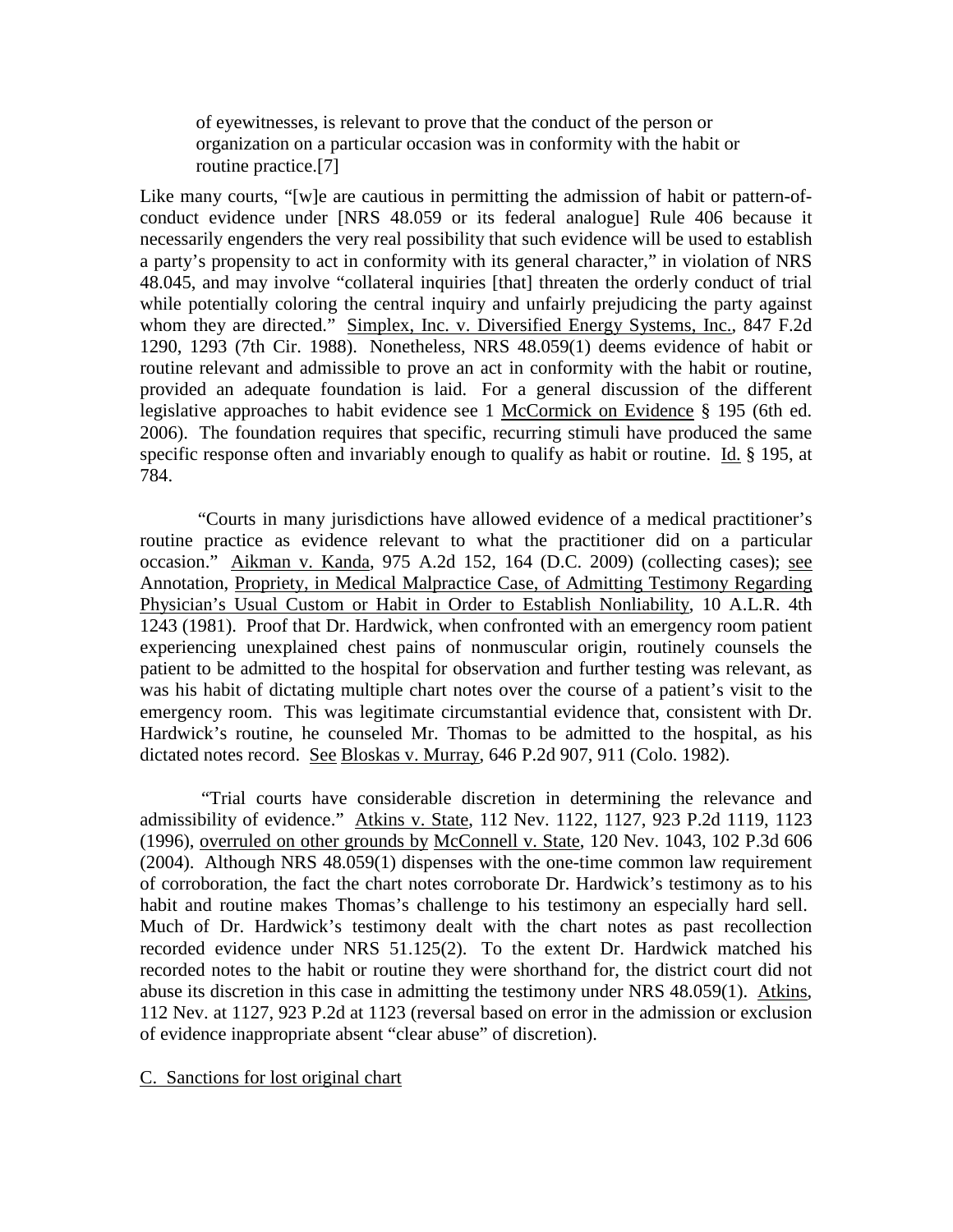Thomas next challenges the district court's refusal to impose preclusive or other significant sanctions on WMC for its negligence in having lost the original paper version of the emergency room chart. "[A] trial court's decision on whether to impose sanctions—including an adverse inference instruction—for the destruction or spoliation of evidence, is committed to the trial court's discretion." Bass-Davis v. Davis, 122 Nev. 442, 447, 134 P.3d 103, 106 (2006).

[I]f the district court, in rendering its discretionary ruling on whether to give an adverse inference instruction [or to impose other sanctions] "has examined the relevant facts, applied a proper standard of law, and, utilizing a [demonstrably] rational process, reached a conclusion that a reasonable judge could reach," affirmance is appropriate.

## Id. at 447-48, 134 P.3d at 106 (quoting Garfoot v. Fireman's Fund Ins. Co., 599 N.W.2d 411, 416 (Wis. Ct. App. 1999)).

 Some background helps give context to the sanctions dispute. Everyone, including Thomas, recognized the importance of the emergency room chart. Thomas obtained a copy of the chart from WMC before discovery and produced it at the early case conference. In the early case conference report, the parties agreed to Bates-number and use Thomas's copy of the chart as a master exhibit. In deposition, the individuals who made entries to the chart authenticated them. Although Thomas served requests for production on WMC that, if enforced, would have called for WMC to produce the original chart for inspection and fresh copying, to which WMC responded, no inspection occurred and no motion to compel was ever filed. The first firm trial date was continued to accommodate a conflict in Thomas's expert's calendar. Before the continuance, all parties had advised the court they were prepared to proceed with trial.

 Just two weeks before the already-continued trial was set to begin, Thomas filed a motion to strike the defendants' pleadings and/or to exclude the master exhibit copy of the chart as evidence at trial. Thomas based her motion on an exchange of letters between WMC's and Thomas's lawyers, sent after discovery closed and the original trial had been continued, in which Thomas asked to see the original paper chart and WMC said it searched but could not find it. WMC attested to its practice of creating an electronic copy of its emergency room chart entries by scanning them at the end of each day. The hospital still had the electronic copies of the chart notes for January 13, 2003. Its risk manager had compared them to the original paper chart in 2005 when he verified WMC's answers to Thomas's interrogatories and said the copies were the same.

 At the hearing that followed, the court offered Thomas a trial continuance to develop what it deemed the speculative assertion that the paper original might differ from the master exhibit copy. Thomas declined the offered continuance. Over WMC's objection, the court ruled that Thomas could raise WMC's loss of the paper original as an issue at trial and, to facilitate that, ordered WMC to make its records custodian available to Thomas as a trial witness. Beyond these measures, the court denied further relief. The court based its decision on the fact that WMC had provided Thomas with a copy of the original chart early on; Thomas's delay in raising the issue, which the court took to mean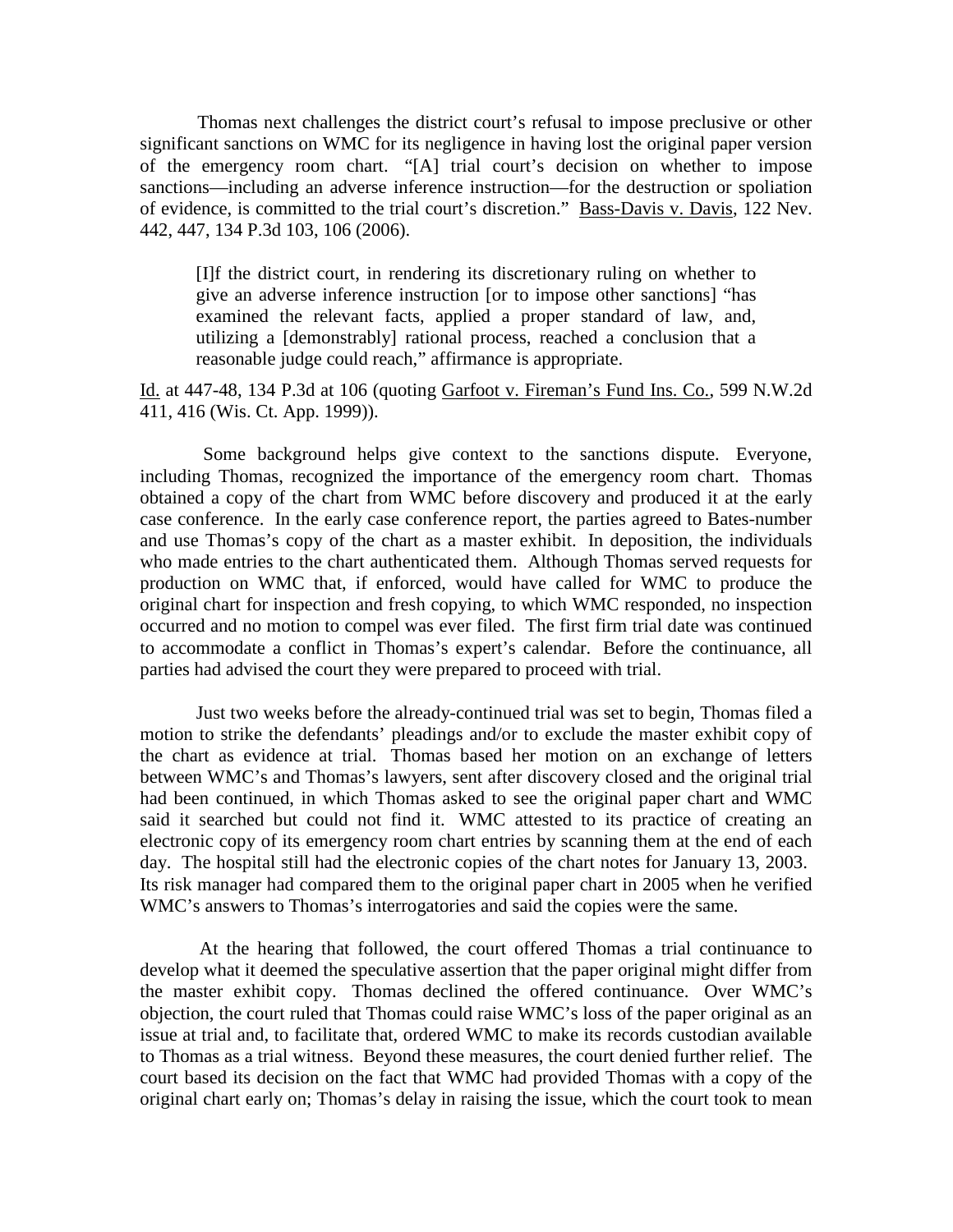Thomas herself saw no need to double check the master exhibit copy against the original; and the prejudice and confusion any other sanction would cause to WMC's co-defendant, Dr. Hardwick, who had never had custody of the original paper chart.

 The district court did not abuse its discretion in declining preclusion sanctions and the adverse inference instruction Thomas proposed. The court in Allen Pen Co. v. Springfield Photo Mount Co., 653 F.2d 17, 23 (1st Cir. 1981), faced similar competing policy concerns. In Allen Pen, one party sought a preclusion order and/or adverse inference instruction based on its opponent's destruction of certain documents after consulting them to answer interrogatories. Id. Unlike this case, where the chart was copied and the copies authenticated before the paper original was lost, no duplicates survived in Allen Pen (though the information could have been re-created in discovery from third parties). Id. As here, the sanctions proponent did not push to see the original documents or bring the matter to the trial court's attention until just before trial and then sought what amounted to liability-determining sanctions and/or an adverse inference instruction. Id. The district court denied the motion and the court of appeals affirmed. Id. at 23-24. It held that, under the circumstances, the sanctions proponent "seeks far too draconian a sanction. . . . Having failed to seek lesser remedies, it cannot wait for trial and then seek close to a declaration of victory on the issue." Id. at 23; see JOM, Inc. v. Adell Plastics, Inc., 193 F.3d 47, 49-50 (1st Cir. 1999) (upholding order denying sanctions for destroyed evidence where the proponent delayed raising the issue until the eve of trial); Gault v. Nabisco Biscuit Co., 184 F.R.D. 620, 622 (D. Nev. 1999) (a party who waits an unreasonable period of time before moving to enforce discovery waives enforcement remedies).

 This case presents a stronger case against reversal for failure to impose adequate sanctions than either Allen Pen or Bass-Davis. Here, the original chart was copied early on. All parties accepted the copy as authentic. Thomas offered no evidence, only argument, to suggest the stipulated master exhibit copy was not an exact duplicate of the paper original; no motion to compel inspection of the original was made; Thomas, as the sanctions proponent, was not forced to trial minus otherwise unavailable evidence. As the trial court found, all parties, including Thomas, had agreed from the beginning that the master exhibit copy was authentic and Thomas had nothing to say it wasn't. Compare Young v. Johnny Ribeiro Building, 106 Nev. 88, 92, 787 P.2d 777, 779 (1990) (sanctions proponent proved the evidence had been materially altered, making it fair to assume other undetected alterations had occurred; with the "original" effectively unavailable, claimterminating sanctions were appropriate whether or not "preceded by less severe sanctions"), with Bass-Davis, 122 Nev. at 446, 449, 455, 134 P.3d at 105, 107-08, 111 (reversing for failure to give an adverse inference instruction where a videotape was lost without being copied and noting that in that circumstance an adverse inference instruction is appropriate to "'restor[e] the evidentiary balance'" (quoting Turner v. Hudson Transit Lines, Inc., 142 F.R.D. 68, 75 (S.D.N.Y. 1991))).[8] Although the court offered Thomas a continuance so she could pursue discovery into the lost original and whether it might have varied from the electronic and other copies available, Thomas rejected this option. Cf. DesRosiers v. Moran, 949 F.2d 15, 22 (1st Cir. 1991) (declining to reverse order denying sanctions when the proponent elected to proceed to trial). Under these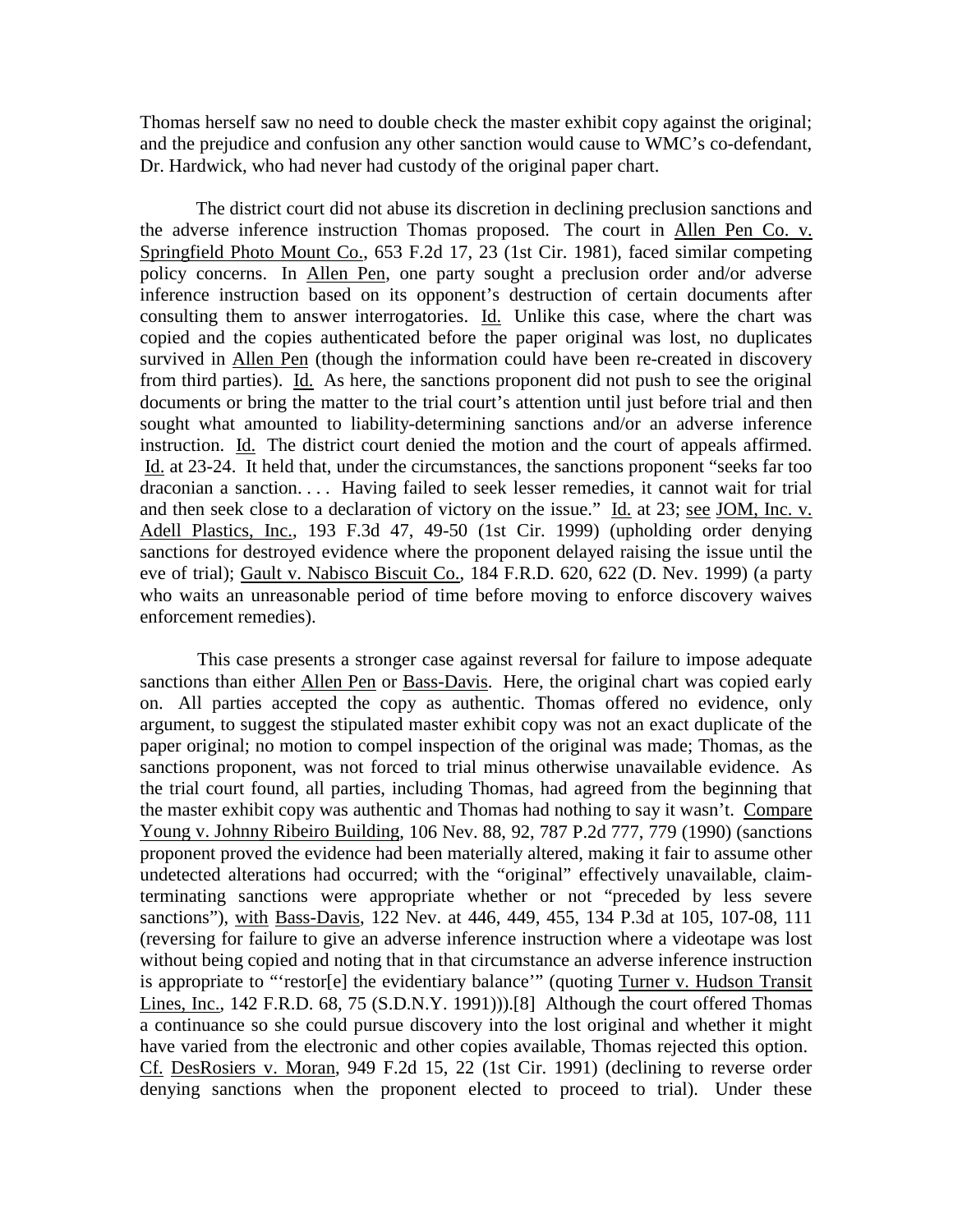circumstances, the district court did not abuse its discretion in allowing Thomas to introduce evidence of WMC's negligent loss of the original chart but finding that more severe sanctions were unwarranted because waived.

#### D. Expert testimony/recall bias

 Thomas's final assignment of trial error concerns the general "recall bias" testimony presented by WMC's expert, Edward Panacek, M.D., M.P.H.[9] We reject this claim of error for two reasons. First, Thomas makes a different objection on appeal than the one she made—indeed, prevailed on—at trial. Second, even if error occurred in connection with Dr. Panacek's general testimony about recall bias, it does not rise to the level required to reverse.

"'Recall bias' refers to the human tendency, when confronted with [a] rare outcome, such as the development of autism [after a child is vaccinated], to recall with greater frequency or clarity events which may explain the outcome." Hendrix v. Evenflo Co., Inc., 255 F.R.D. 568, 601 n.62 (N.D. Fla. 2009). While expert testimony on recall bias has been permitted in the context of epidemiological challenges to the validity of retrospective public health studies, see Colon v. Abbott Laboratories, 397 F. Supp. 2d 405, 409-10 (E.D.N.Y. 2005), we have found no published case approving its admission on individual witness credibility, and Nichols v. American National Insurance Co., 154 F.3d 875, 882-83 (8th Cir. 1998), persuades us that such use of recall bias testimony invades the province of the jury and seems unhelpful.[10] We thus decline respondents' invitation to equate recall bias testimony with the cross-cultural eyewitness identification testimony we permitted in Echavarria v. State, 108 Nev. 734, 839 P.2d 589 (1992).

 On appeal, Thomas objects to Dr. Panacek's general testimony about recall bias on the grounds that it amounted to an improper, thinly veiled comment on her credibility as a witness. Thomas's problem is that she did not timely raise or preserve this objection in the trial court. While Thomas mentioned recall bias in her omnibus motion in limine, she gave it just a single paragraph, stating "Dr. Panacek is a medical doctor and an expert in Emergency Room medicine [and h]e is not qualified to testify regarding a subject called 'recall bias,' which is not even subject to expert application." Fairly read, this objection went to Dr. Panacek's qualifications to give recall bias testimony, not its helpfulness. Because the trial court properly declined to give a definitive ruling on this sketchy objection (which appears invalid in any event—Dr. Panacek's master's in Public Health qualified him on recall bias, see supra note 9), the contemporaneous objection rule required Thomas to object at trial. See Richmond v. State, 118 Nev. 924, 929-32, 59 P.3d 1249, 1252-54 (2002); NRS 47.040(1).

 Thomas did not renew her motion in limine or ask the court to exclude all testimony about recall bias before Dr. Panacek testified, as our dissenting colleague would find. Before Dr. Panacek was called, Thomas reminded the court and opposing counsel that the section of her motion in limine concerning Dr. Panacek remained unresolved in several respects, recall bias being one. She did not renew her motion in limine or ask for an order forbidding reference to recall bias. Instead, Thomas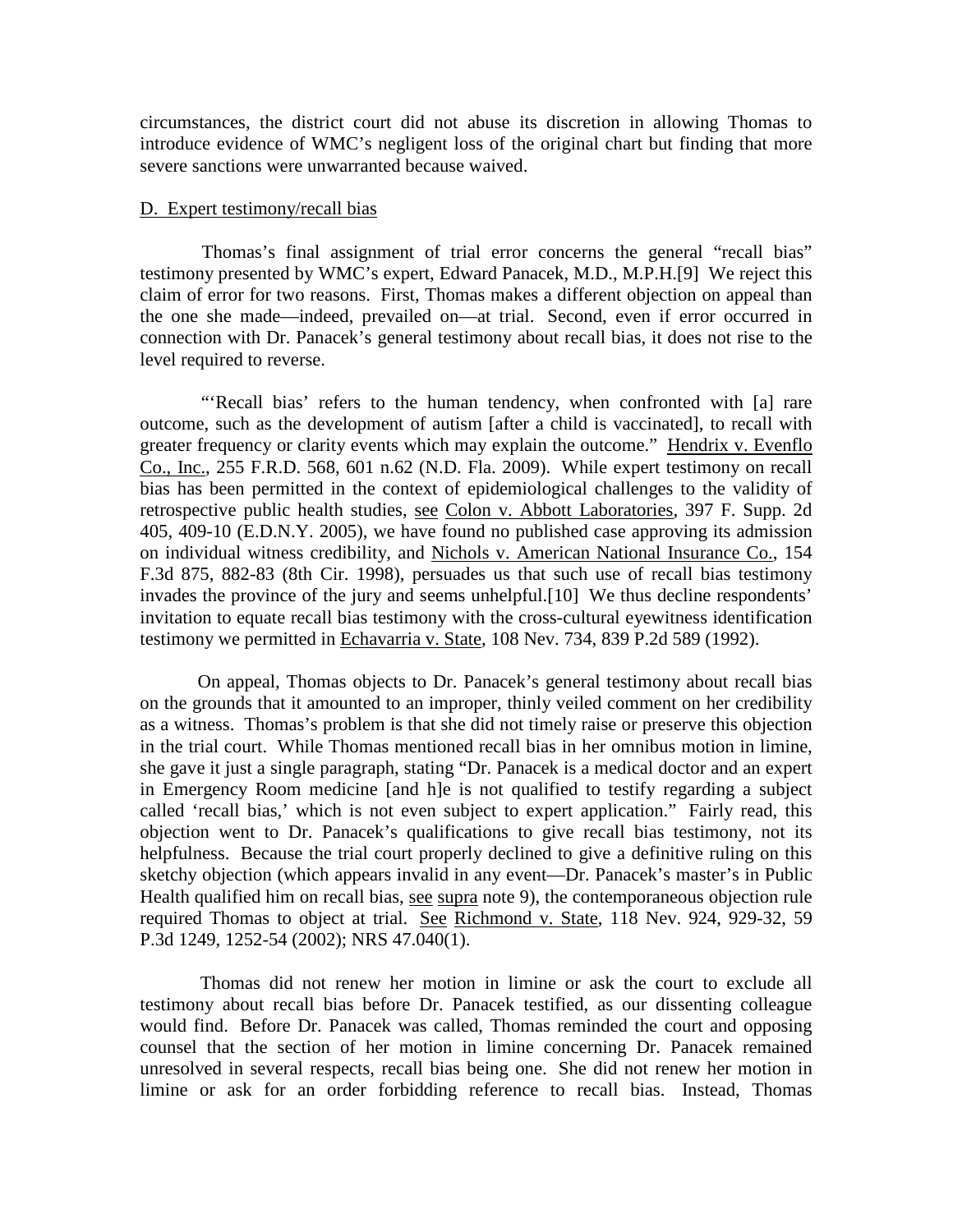affirmatively advised that she might well have no objections to Dr. Panacek being asked about recall bias, depending on what was asked and the foundation laid. Per Thomas, WMC's counsel "is a very experienced and skillful lawyer [who] knows how to phrase a question . . . we're just going to have to wait and see whether the question occurs to any of us as being objectionable. It may not be."

 On appeal Thomas challenges the district court's admission of any testimony on the subject of recall bias. But as noted, this was not the objection in the omnibus motion in limine or in the colloquy that preceded Dr. Panacek's testimony. True to her stated position in the trial court, Thomas allowed Dr. Panacek to testify for five pages about recall bias, in general, and its application to epidemiology and bad medical outcomes, in particular, without objection. It was only when Dr. Panacek was asked if he had "an opinion . . . to a reasonable medical probability that recall bias is involved" in this case that Thomas objected.

 When Thomas finally objected, the court called a recess. After the jury was excused, Thomas volunteered that she had made a deliberate, tactical decision not to object to the general recall bias testimony "because it's general information that really isn't anything that we all don't know." Thomas stated that her objection was to Dr. Panacek tying recall bias to the facts in this case, which Thomas argued was more prejudicial than probative and a comment on Thomas's credibility, invading the province of the jury. The court sustained Thomas's objection to the question asked before the recess—whether Dr. Panacek had an opinion about recall bias being involved in the case. However, the court stated that it would overrule the objection to recall bias testimony in general. But this latter ruling was gratuitous because by then the general recall bias testimony had been admitted without objection and Thomas's counsel had stated that he didn't deem the general testimony harmful or even objectionable. Following the break, defense counsel spent only two pages on recall bias and covered nothing that hadn't already been covered without objection in greater detail before the break.

 NRS 47.040(1)(a) requires a party who objects to the admission of evidence to make "a timely objection or motion to strike ..., stating the specific ground of objection." The "failure to specifically object on the grounds urged on appeal preclude[s] appellate consideration on the grounds not raised below." Pantano v. State, 122 Nev. 782, 795 n.28, 138 P.3d 477, 486 n.28 (2006). "This rule is more than a formality," since an objection educates both the trial court and the opposing party, who is entitled to revise course according to the objections made. 1 Stephen A. Saltzburg, Michael M. Martin & Daniel J. Capra, Federal Rules of Evidence Manual § 103.02[9], at 103-18 (9th ed. 2006). Where, as here, an objection was stated as to certain evidence but not to other related evidence, and this was confirmed on the record to be the product of deliberate choice, "[t]here is no reason . . . to allow reconsideration of this strategic choice on appeal." Id.

We agree with the dissent that it can be argued that there isn't much difference between general questions about recall bias and the question that would have tied the concept to this case directly. See Townsend v. State, 103 Nev. 113, 118-19, 734 P.2d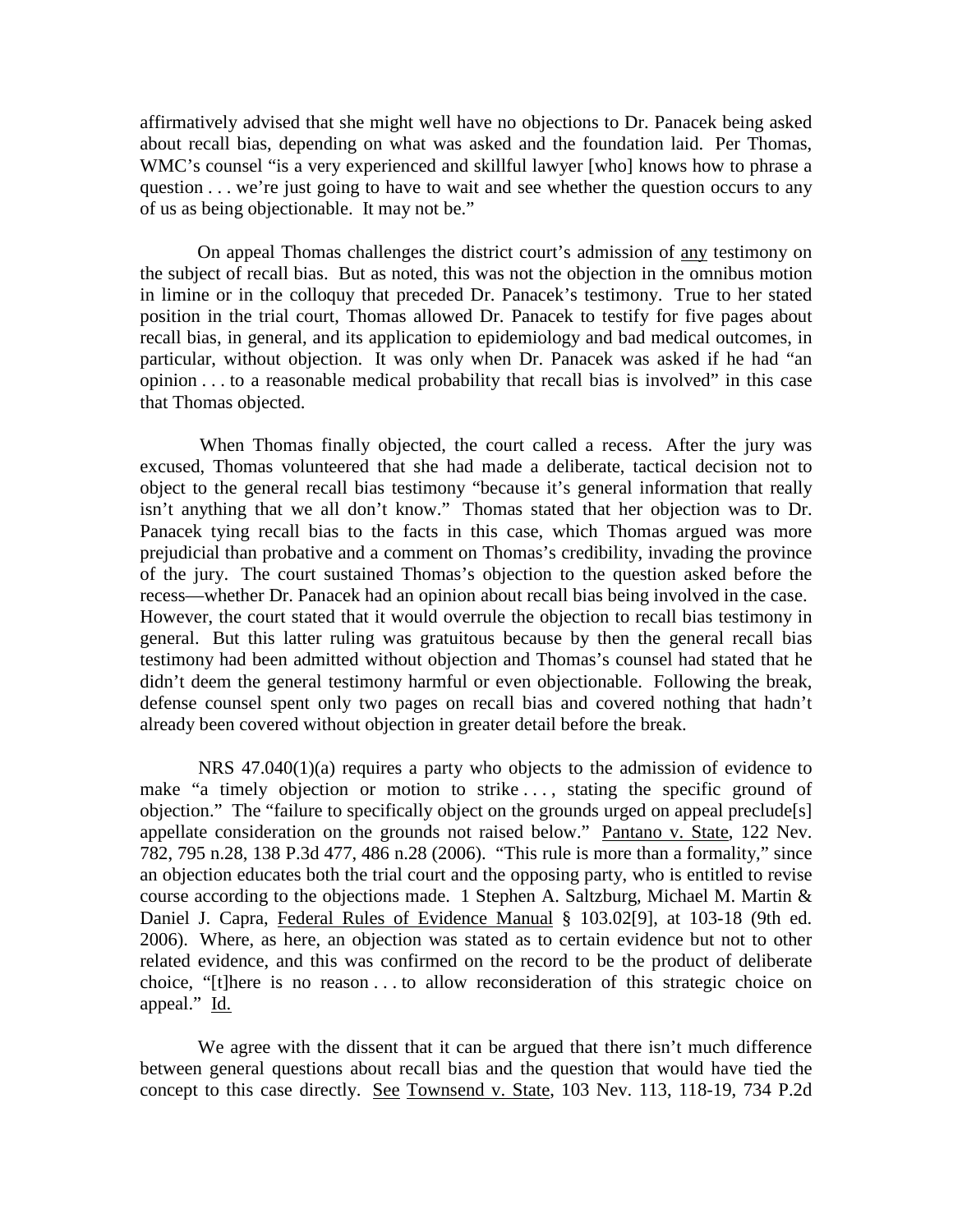705, 709 (1987). That argument is off limits to Thomas here, though, given her failure to timely object to the testimony about recall bias in general, her lawyer's affirmation that such a difference did exist and was the crux of the matter, and the frank, on-the-record acknowledgment that the effect of the general recall bias testimony was negligible. Certainly, on this record, the error in allowing the general testimony about recall bias cannot qualify as plain. See Lioce v. Cohen, 124 Nev. 1, 16, 174 P.3d 970, 980 (2008); NRS 47.040(2); see also United States v. Yu-Leung, 51 F.3d 1116, 1121-22 (2d Cir. 1995) (a decision not to raise an objection for strategic reasons amounts to waiver, not merely forfeiture, and is not reviewable even for plain error) (discussing United States v. Olano, 507 U.S. 725 (1993)).[11]

## E. Dismissal of Brandi Thomas's claims

 The district court dismissed the amended complaint naming Brandi Thomas as an additional party plaintiff based on the statute of limitations in NRS 41A.097(4). On appeal, Brandi Thomas seeks to challenge the dismissal on constitutional and "relation back" grounds. The district court did not address either challenge, because they weren't raised until a motion for reconsideration was filed. Citing Moore v. City of Las Vegas, 92 Nev. 402, 405, 551 P.2d 244, 246 (1976), the district court denied reconsideration because this was not one of the "rare instances in which new issues of fact or law are raised supporting a ruling contrary to the ruling already reached." Since the district court denied the motion for reconsideration for procedural reasons and not on its merits, Arnold v. Kip, 123 Nev. 410, 168 P.3d 1050 (2007), is not of help. And, while we have reached constitutional issues not addressed by the district court, Barrett v. Baird, 111 Nev. 1496, 1500, 908 P.2d 689, 693 (1995), overruled on other grounds by Lioce v. Cohen, 124 Nev. 1, 174 P.3d 970 (2008), it does not appear appropriate to do so in this case.

We therefore affirm.

PARRAGUIRRE, C.J., and HARDESTY, DOUGLAS, SAITTA, and GIBBONS, JJ., concur.

#### \*\*\*\*\*\*\*\*\*\*\*FOOTNOTES\*\*\*\*\*\*\*\*\*\*\*

[1] After copying the original chart at Bobbie Thomas's request and consulting it to answer interrogatories, WMC lost the original of Ray Thomas's emergency room chart. This became the basis for the sanctions proceedings that are discussed infra, at section II.C.

[2] "Keep Our Doctors in Nevada" or "KODIN" refers to a ballot initiative (the parties use referendum and initiative interchangeably, although initiative is the correct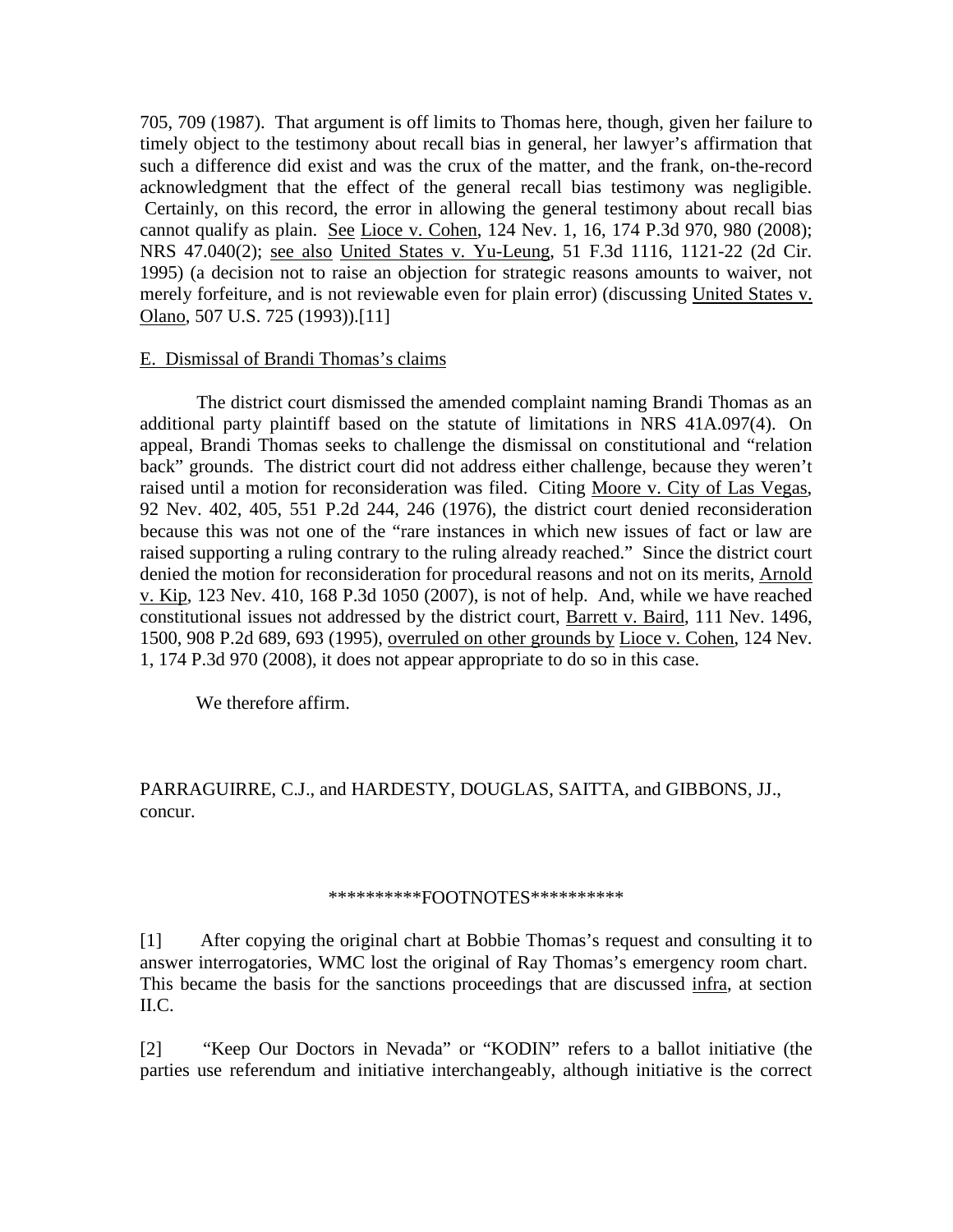term) that voters passed in 2004 to limit medical malpractice claims. The initiative's changes to Nevada's medical malpractice law are codified in NRS Chapter 41A.

[3] We reject respondents' argument that the "invited error" doctrine bars Thomas's voir dire challenge. Thomas acted promptly to disabuse WMC and Dr. Hardwick of any misconception they had as to the intended scope of her motion in limine, and the district court went on to address Thomas's concern with having the blanket order in limine she had requested apply to voir dire. This distinguishes "invited error" cases like Pearson v. Pearson, 110 Nev. 293, 871 P.2d 343 (1994), in which the invited error was not timely and forthrightly corrected in the trial court.

[4] NRS 49.315 provides, "Every person has a privilege to refuse to disclose the tenor of his vote at a political election conducted by secret ballot unless the vote was cast illegally." Potential jurors do not surrender their rights as citizens on receipt of a summons calling them to jury duty. Even in an election law case, "[i]nquiry about political opinions and associations" has been held off limits unless "the particular juror had given some reason to believe, by his conduct or declarations, that he would regard the case as involving the interests of political parties rather than the enforcement of the law." 2 Charles Alan Wright, Federal Practice and Procedure § 382, at 513-14 (3d ed. 2000) (discussing Connors v. United States, 158 U.S. 408 (1895)).

[5] We decline to adopt the rule stated in Landon v. Zorn, 884 A.2d 142 (Md. 2005), abrogated on other grounds by McQuitty v. Spangler, 976 A.2d 1020 (Md. 2009), on which WMC and Dr. Hardwick rely. Maryland follows a different approach to attorney voir dire than Nevada. In Maryland, attorney voir dire is limited to establishing bases for challenges for cause; "'it does not encompass asking questions designed to elicit information in aid of deciding on peremptory challenges." Id. at 147 (quoting Couser v. State, 383 A.2d 389, 397 (Md. 1978)). Nevada recognizes that attorney voir dire legitimately informs a party's peremptory challenges. Whitlock, 104 Nev. at 28, 752 P.2d at 212-13.

[6] Thomas did not submit any literature, initiative materials, or ads the jury may have been exposed to. The defense argued that the ballot initiative predated the trial by two years and people likely had no current memory of it. Without any concrete examples or proof—and no transcript of voir dire—the court has no way to assess the venire's exposure to tort reform literature except anecdotally.

[7] Although NRS 48.059(1) replicates Fed. R. Evid. 406, Nevada added subsection 2 from the draft Model Rules, which the Federal Rules omit. NRS 48.059(2) provides, "Habit or routine practice may be proved by testimony in the form of an opinion or by specific instances of conduct sufficient in number to warrant a finding that the habit existed or that the practice was routine."

[8] Thomas also argues that the district court should have sanctioned WMC for its inability to produce a signed AMA release. However, unlike the chart, there was no evidence the AMA release ever existed in signed form.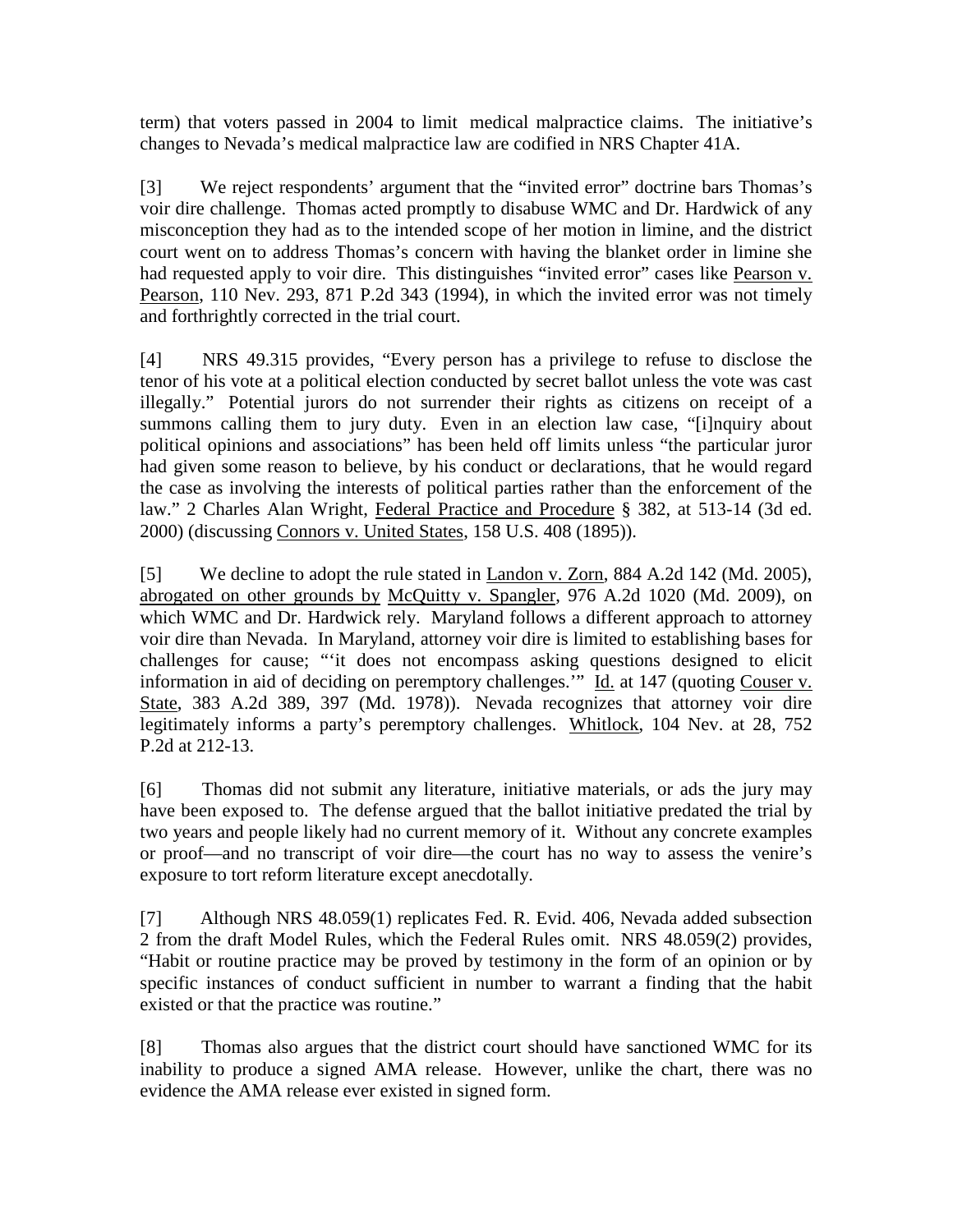[9] Dr. Panecek was designated primarily as an expert on emergency room medicine, a subject in which he is board certified and teaches. He also holds a Master's Degree in Public Health, with a subspecialty in epidemiology, which he also teaches. "Recall bias" is germane to epidemiology.

[10] Applying Daubert v. Merrell Dow Pharmaceuticals, Inc., 509 U.S. 579, 589 (1993), Nichols also concludes such testimony is neither reliable nor relevant and therefore inadmissible as expert testimony. Although Higgs v. State,  $126$  Nev. 222 P.3d 648, 658 (2010), adopts a more deferential and flexible standard than Nichols did in applying Daubert, it appears doubtful that "recall bias" testimony qualifies as providing "assistance" under Higgs.

[11] Even crediting arguendo the dissent's finding of preserved error as to the general recall bias testimony, we cannot agree that the error "so substantially affected [appellant's] rights that it could be reasonably assumed that if it were not for the alleged error[ ], a different result might reasonably have been expected," which is required to prevail on harmless error review. El Cortez Hotel, Inc. v. Coburn, 87 Nev. 209, 213, 484 P.2d 1089, 1091 (1971). Reason to question Thomas's memory of the emergency room visit existed separate and apart from Dr. Panacek's recall bias testimony, in her testimony that aspirin wasn't administered when the record shows it was and her deposition testimony that she wasn't given papers to take home which she later located and produced. See 21 C. Wright & K. Graham, Jr., Federal Practice and Procedure: Evidence § 5035.2, at 630-34 (2d ed. 2005) (that evidence is cumulative of other properly admitted evidence suggests the error may be harmless). Given Thomas's trial court admission that the general recall bias testimony was "information that really isn't anything that we all don't know" and the weight of the other evidence favoring the jury's finding of no negligence, we find the error, even if preserved, to have been harmless.

\*\*\*\*\*\*\*\*\*\*\*\*\*\*\*\*\*\*\*\*\*\*\*\*\*\*\*\*\*

CHERRY, J., concurring in part and dissenting in part:

 The majority rejects Thomas's argument that the district court materially prejudiced her case by allowing any testimony regarding so-called recall bias, concluding that Thomas did not object to the recall bias testimony proffered and that, at any rate, the district court's error in allowing the testimony was harmless. But in so concluding, the majority gives short shrift to the nature of recall bias evidence in the context of this case, where only Thomas's credibility was implicated by the recall bias testimony, and the record of Thomas's repeated objections to any such testimony. I would reverse the district court's judgment based on this issue, and thus, I dissent from that aspect of the majority's decision.

 As the majority notes, recall bias is typically implicated in large-scale research studies. For instance, in a study of the effects of a certain pharmaceutical drug on a particular segment of the population, recall bias refers to the tendency of research subjects who experience a negative outcome such as cancer or a birth defect to "recall,"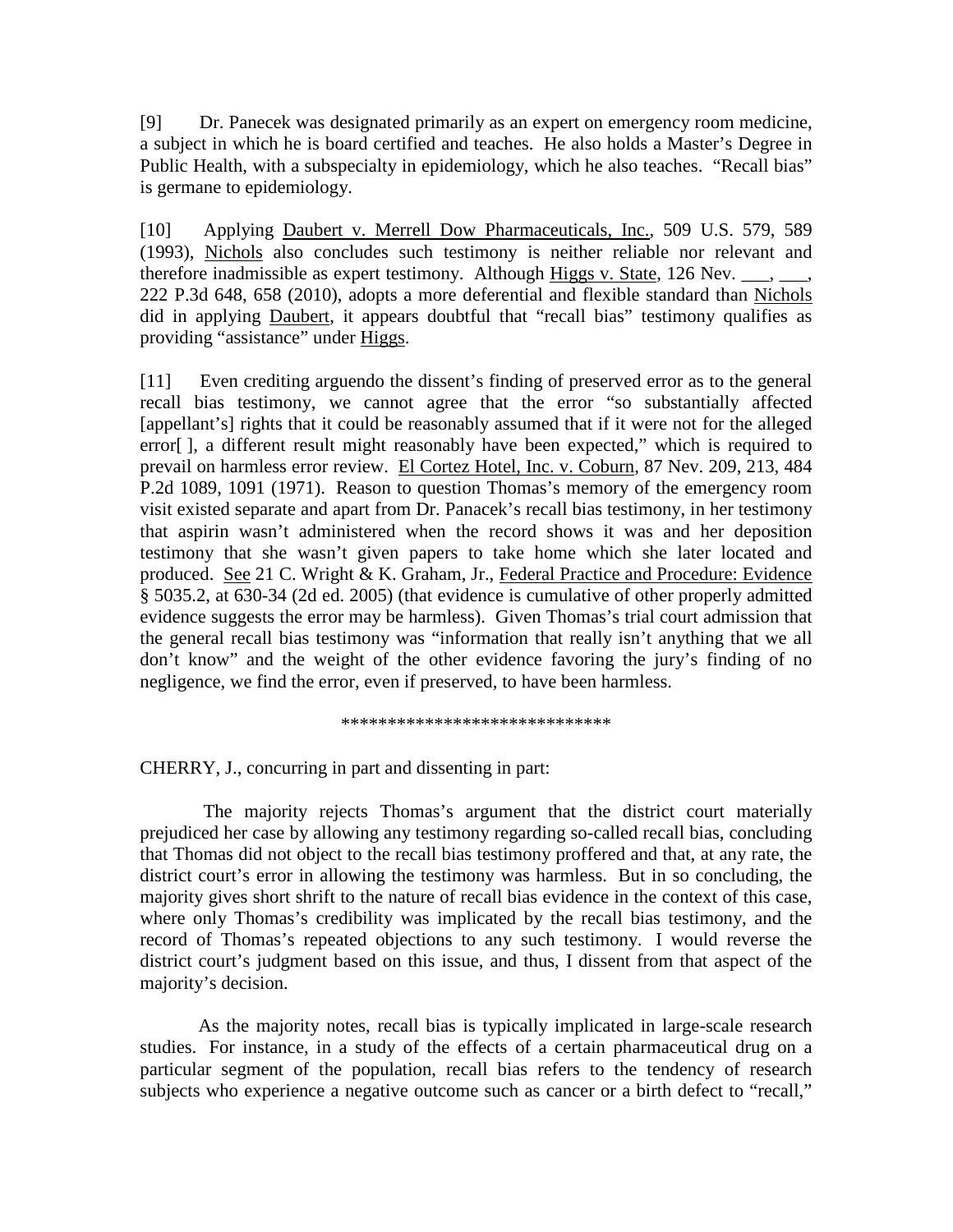inaccurately, that they have been exposed at an earlier time to a suspected or known causal factor of the outcome. As one magazine article appended to a federal court of appeals opinion noted with regard to studies of the connection, if any, between a prenatal pharmaceutical and birth defects, "[w]omen with normal babies may forget they took the drug and those with malformed babies may be more likely to remember—or vice versa. The bias is essentially unmeasureable." McBride v. Merrell Dow and Pharmaceuticals Inc., 717 F.2d 1460, 1468 (D.C. Cir. 1983). The implication is that research subjects who experience a negative outcome may be unreliable with regard to whether they were exposed to a suspected causal factor. While the notion of recall bias might be useful in assessing the validity of large-scale research studies, applying it to an individual impermissibly invades the jury's role of evaluating witness credibility.

 When, as here, liability turns on a single witness's credibility, allowing recall bias testimony effectively constitutes permitting an expert to assess the individual witness's credibility, the result of which likely is a different verdict than reasonably might have been expected if the testimony had been precluded. See El Cortez Hotel, Inc. v. Coburn, 87 Nev. 209, 213, 484 P.2d 1089, 1091 (1971). Since Thomas offered the primary testimony as to causation in this case, Dr. Panacek's recall bias testimony, even though stated in general terms, amounted to testifying as to Thomas's credibility. That is, because only Thomas experienced a negative outcome—specifically, her husband's death—the recall bias theory discussed by Dr. Panacek necessarily must have been connected to Thomas's testimony as to this fundamental issue, suggesting that her testimony was not credible. The majority agrees that there is little difference between general questions about recall bias and the question that would have tied the concept directly to this case, ante at 22 (citing Townsend v. State, 103 Nev. 113, 118-19, 734 P.2d 705, 709 (1987)), but refuses to address the problem because the majority believes Thomas failed to raise a contemporaneous objection to Dr. Panacek's recall bias testimony.

 But Thomas objected to such evidence at least four times before the district court decided to address the issue, and a fifth time during the same colloquy out of which the majority selects two statements to conclude that Thomas waived any objection. Thomas first objected to all recall bias testimony through a motion in limine to exclude any such testimony from being offered at trial. The majority dismisses the motion-in-limine objection as merely objecting to Dr. Panacek's qualifications to give recall bias testimony, not to recall bias testimony itself. But the majority ignores the import of Thomas's motion-in-limine argument that recall bias "is not even subject to expert application"—an objection, not to Dr. Panacek's qualifications, but to the general subject of recall bias. Indeed, Thomas supported her statement with a citation to Santillanes v. State, 104 Nev. 699, 765 P.2d 1147 (1988), in which this court recognized that the admissibility of scientific evidence depends on its trustworthiness and reliability, indicating that Thomas questioned the substance of recall bias evidence. Undoubtedly, then, Thomas was objecting to the admission of any recall bias testimony based on lack of reliability and trustworthiness, not based on Dr. Panacek's qualifications to testify about it, as the majority contends.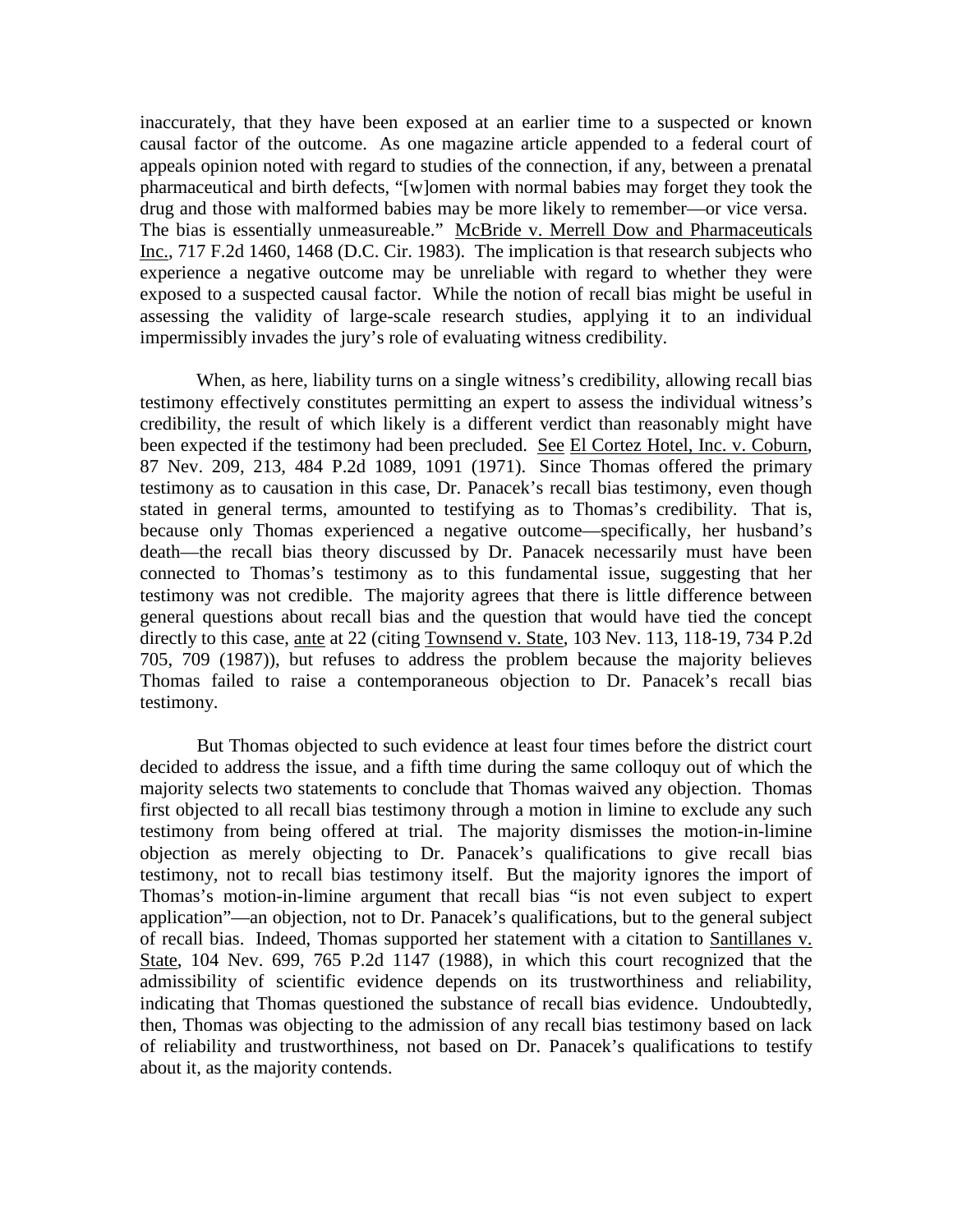The district court deferred ruling on that aspect of Thomas's motion in limine until the pretrial conference. At the pretrial conference, Thomas again objected to the presentation of any recall bias testimony, but the district court deferred ruling on the objection until trial. At trial, just before Dr. Panacek was called to testify, Thomas objected a third time. On the district court's inquiry as to any outstanding motion-inlimine issues regarding Dr. Panacek, Thomas reminded the court that it had yet to rule regarding "the recall bias testimony of Dr. Panacek" and his correspondingly "speculating on [Thomas's] state of mind" at the time of the events at issue. The district court again deferred ruling on the issue, explaining that it needed to first hear the testimony. When Dr. Panacek began his testimony regarding recall bias, Thomas did not raise her fourth objection until respondents asked Dr. Panacek whether recall bias was a factor in this case. A colloquy outside of the jury's presence followed, during which the district court sustained Thomas's objection to Dr. Panacek tying recall bias to Thomas, but overruled her objection to Dr. Panacek's more general recall bias testimony.

 In the face of Thomas's numerous objections to any recall bias testimony, the majority nonetheless affirms based on two statements that Thomas made. First, during Thomas's third objection, when Thomas objected during trial, just before Dr. Panacek testified, she stated that she would "wait and see" whether the questions posed to Dr. Panacek were objectionable. Second, during the colloquy after Thomas's fourth objection to any recall bias testimony, Thomas offered that she intentionally did not object at the time Dr. Panacek began to testify regarding recall bias testimony because she did not find general recall bias testimony objectionable. But the majority fails to mention that moments later, during that same colloquy, Thomas made a fifth objection to any recall bias testimony being offered, stating that because "only plaintiffs have any recall in this case[, e]ven the general information is prejudicial [and] without probative value."

 And regardless of the two statements on which the majority relies, Thomas's third objection, raised before Dr. Panacek began testifying, certainly constitutes the contemporaneous objection necessary to preserve this issue for appeal. See Richmond v. State, 118 Nev. 924, 929-32, 59 P.3d 1249, 1252-54 (2002). After the district court deferred ruling on Thomas's objection as to the admissibility of recall bias testimony a third time, explaining that it needed to first hear the testimony, the district court was at least implicitly, if not explicitly, ruling that it would admit general testimony regarding recall bias. Given that the district court repeatedly refused to rule on Thomas's objections until finally deciding the issue during the colloquy, it is unclear what else Thomas could have done without alienating the jury. See Bocher v. Glass, 874 So. 2d 701, 704 (Fla. Dist. Ct. App. 2004) (recognizing that counsel risks alienating the jury with repeated objections). Even the district court was convinced that the objection had been preserved, as evidenced by the district court assuring Thomas that she had, in fact, preserved for appeal her objection to the recall bias testimony. Considered along with Thomas's first four objections, the record demonstrates that Thomas sufficiently preserved the issue despite the two inconsistent statements made during her third and fourth objections to recall bias testimony.